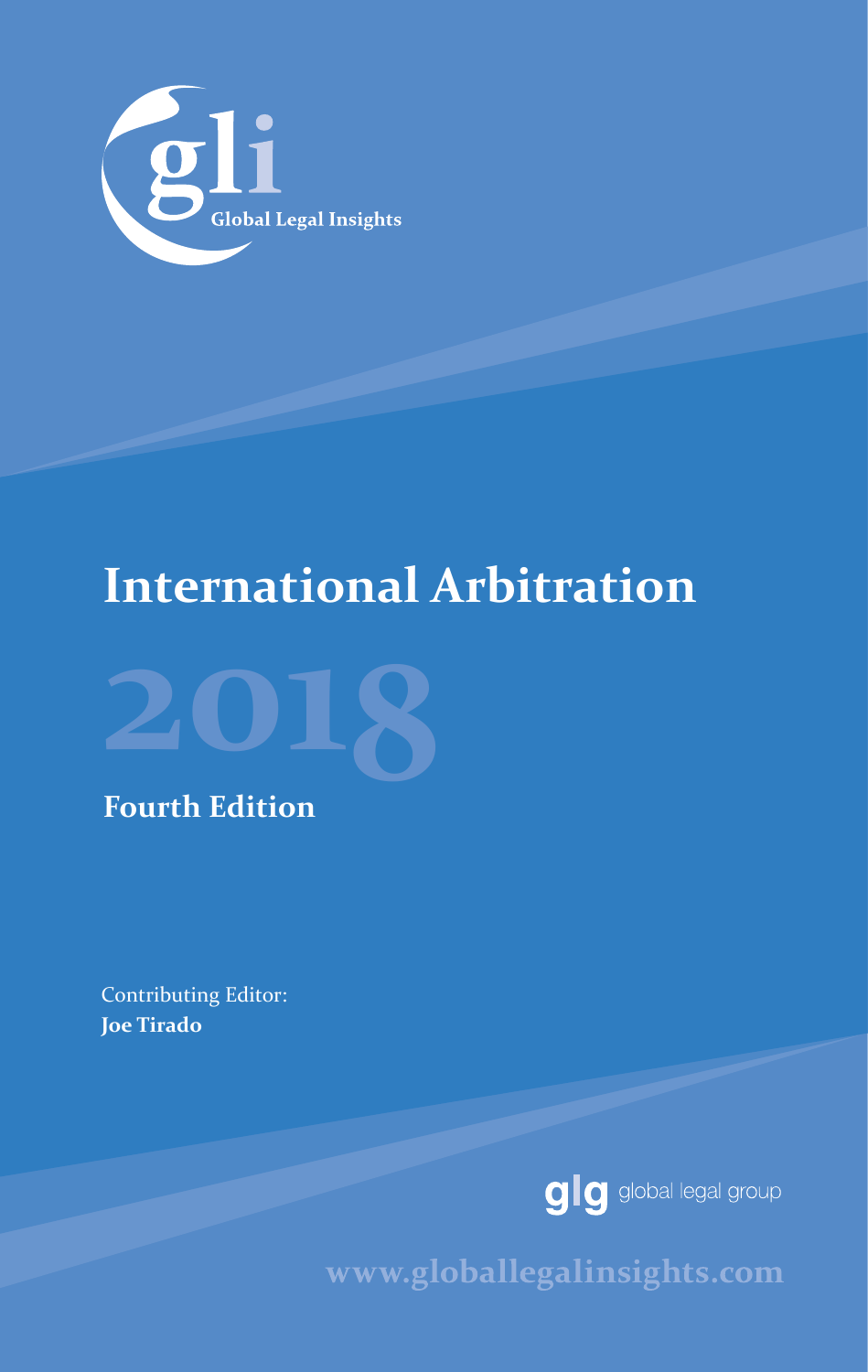### **CONTENTS**

| <b>Preface</b>        | Joe Tirado, Garrigues UK LLP                                             |     |
|-----------------------|--------------------------------------------------------------------------|-----|
| Andorra               | Miguel Cases, Cases & Lacambra                                           | 1   |
| Angola                | Nuno Albuquerque, Conceição Manita Ferreira & Luísa Castro Ferreira,     |     |
|                       | N-Advogados & CM Advogados                                               | 10  |
| Austria               | Dr. Christian W. Konrad & Dr. Heidrun Halbartschlager, Konrad & Partners | 21  |
| <b>Belgium</b>        | Vanessa Foncke & Sébastien Champagne, Jones Day                          | 31  |
| Brazil                | Eduardo Maccari Telles, Gustavo Fernandes de Andrade & Daniel Becker,    |     |
|                       | Tauil & Chequer in association with Mayer Brown                          | 43  |
| <b>British Virgin</b> | Mo Haque QC & Charlotte Walker, Campbells                                | 54  |
| <b>Islands</b>        |                                                                          |     |
| Canada                | Julie Rosenthal, Brad Halfin & Tamryn Jacobson, Goodmans LLP             | 66  |
| <b>Cayman Islands</b> | Mo Haque QC & Andrew Pullinger, Campbells                                | 84  |
| China                 | Ning Fei, Shengchang Wang & Jing Liu, Hui Zhong Law Firm                 | 95  |
| <b>Ecuador</b>        | Hernán Pérez Loose, Coronel & Pérez                                      | 109 |
|                       | England & Wales Joe Tirado, Garrigues UK LLP                             | 122 |
| <b>Finland</b>        | Markus Kokko & Niki J. Welling, Borenius Attorneys Ltd.                  | 141 |
| <b>France</b>         | Christophe Dugué, Avocat au Barreau de Paris                             | 149 |
| Germany               | Catrice Gayer & Thomas Weimann, Herbert Smith Freehills Germany LLP      | 166 |
| <b>Hong Kong</b>      | James Yeung & Felda Yeung, Gall                                          | 180 |
| India                 | Ganesh Chandru, Prashant Kumar & Palak Taneja,                           |     |
|                       | Lakshmikumaran & Sridharan                                               | 187 |
| <b>Ireland</b>        | Kevin Kelly & Heather Mahon, McCann FitzGerald                           | 204 |
| <b>Italy</b>          | Micael Montinari, Martina Lucenti & Filippo Frigerio, Portolano Cavallo  | 218 |
| Kosovo                | Dr. Christian W. Konrad, Konrad & Partners, & Virtyt Ibrahimaga          | 228 |
| Lithuania             | Paulius Docka, Primus attorneys at law                                   | 238 |
| Macedonia             | Kristina Kragujevska, Konrad & Partners                                  | 248 |
| <b>Malaysia</b>       | Khong Aik Gan, Joon Liang Foo & Lim Bee San, Gan Partnership             | 255 |
| <b>Malta</b>          | Denia Ellul, Fenech Farrugia Fiott Legal                                 | 266 |
| <b>Mexico</b>         | Adrián Magallanes & Montserrat Manzano, Von Wobeser y Sierra, S.C.       | 273 |
| <b>Norway</b>         | Erlend Haaskjold, Arntzen de Besche Advokatfirma AS                      | 285 |
| Portugal              | Nuno Albuquerque, Luís Paulo Silva & Maria Amélia Mesquita,              |     |
|                       | N-Advogados & CM Advogados                                               | 291 |
| Romania               | Adrian Iordache & Raluca Danes, Iordache Partners                        | 302 |
| <b>Russia</b>         | Sergey Kovalev, Sergey Kislov & Artem Antonov,                           |     |
|                       | Kovalev Tugushi and partners                                             | 311 |
| <b>Singapore</b>      | Kelvin Poon & Daryl Sim, Rajah & Tann Singapore LLP                      | 321 |
| <b>Spain</b>          | Luis Cordón Procter, Sheila Muñoz Muñoz & Diana del Moral Bernal,        |     |
|                       | Cases & Lacambra                                                         | 335 |
| <b>Sweden</b>         | Pontus Scherp & Fredrik Norburg, Norburg & Scherp Advokatbyrå AB         | 347 |
| <b>Switzerland</b>    | Catherine Anne Kunz, Angela Casey & Courtney Furner, LALIVE              | 358 |
| <b>Turkey</b>         | Prof. Av. Esra Bicen, EB LEGAL                                           | 367 |
| <b>UAE</b>            | Thanos Karvelis & Maria Palmou, Galadari Advocates & Legal Consultants   | 377 |
| <b>USA</b>            | Chris Paparella, Malik Havalic & Elizabeth Zhou,                         |     |
|                       | Hughes Hubbard & Reed LLP                                                | 388 |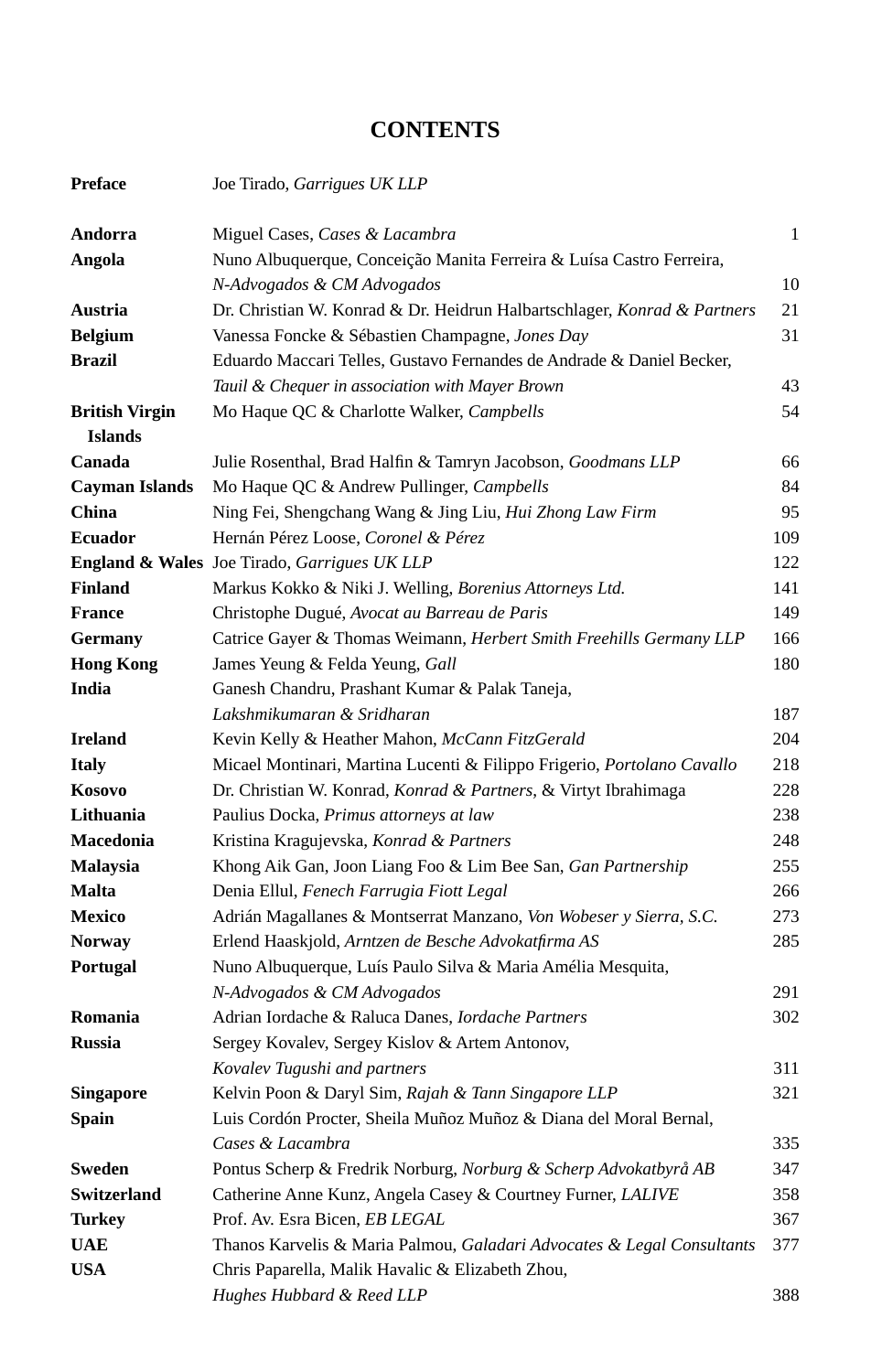# USA

### Chris Paparella, Malik Havalic & Elizabeth Zhou Hughes Hubbard & Reed LLP

#### **Introduction**

Despite its size and complex dual federal and state legal system, the United States is a favourable forum for international arbitration. The country's federal and state arbitration statutes and decisional law reflect a strong public policy in favour of arbitration, especially international arbitration. Nowhere is this pro-arbitration policy more clearly expressed than in the Federal Arbitration Act (the "FAA") and the cases decided under the act, which together govern international arbitration in the United States. The FAA has three chapters. The first chapter of the FAA governs cases involving interstate or foreign commerce. The second chapter implements the New York Convention, which the United States signed in 1958.<sup>1</sup> The third chapter of the FAA implements the Panama Convention, which the United States signed in 1978.<sup>2</sup>

The FAA governs the scope of arbitration agreements and requires courts to enforce the agreements according to their terms.<sup>3</sup> Taking into account the dual nature of the U.S. legal system, the FAA overrides or "pre-empts" state laws that conflict with federal arbitration law or undermine its policies. State law generally governs substantive issues, such as the interpretation of an arbitration agreement and its terms. In this regard, U.S. courts will ordinarily honour the parties' contractual choice of law, whether that of a U.S. state or another country.

New York, Florida, and Texas are particularly popular venues for international arbitration. The American Arbitration Association ("AAA") and its international division, the International Center for Dispute Resolution ("ICDR"), are both sited in New York but operate nationally and, in the case of the ICDR, internationally. They administer all types of domestic and international commercial disputes. The International Chamber of Commerce ("ICC") has a New York office with counsel and staff that administer North America-based ICC arbitrations. A number of other organisations, including JAMS and CPR, also administer international arbitrations in the United States.

Some states have created organisations to facilitate the administration of arbitration proceedings. For example, the New York International Arbitration Center was established in 2012 to provide access to information on arbitrating in New York and coordinate access to hearing locations. In Manhattan, the New York state court system has assigned a senior judge in its Commercial Division, the Hon. Charles E. Ramos, to hear court cases concerning international arbitration to ensure efficient and consistent adjudication.<sup>4</sup> In public remarks, Justice Ramos has emphasised his intent to apply the pro-arbitration policy set out in the FAA and federal case law, and his decisions since being appointed reflect the pro-arbitration public policy of the FAA and New York state law.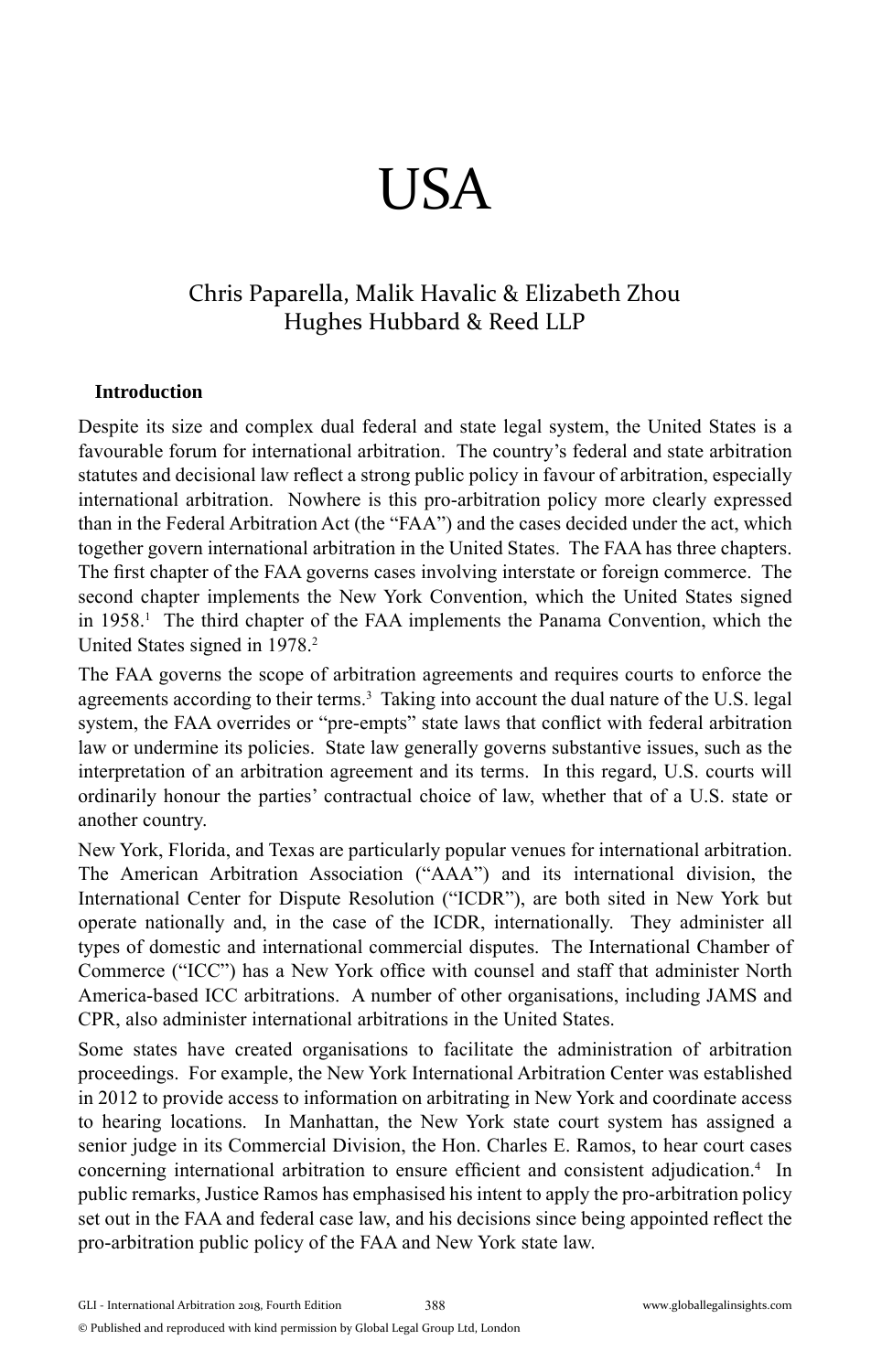#### **Arbitration agreements**

The FAA's primary focus is to regulate how U.S. courts interact with arbitration proceedings.<sup>5</sup> Unlike arbitration laws in some other countries, the FAA does not contain extensive regulations on the necessary components and formalities of arbitration agreements. Instead, subject to the country's pro-arbitration policy, arbitration agreements in the United States are treated like other commercial contracts: courts look to generally applicable principles of contract law to interpret and give effect to arbitration agreements.<sup>6</sup> But both U.S. federal and state courts have developed a body of jurisprudence regarding the scope of arbitration agreements and the division of authority between arbitrators and courts.

#### Arbitrability

In determining whether a particular dispute is arbitrable, U.S. courts analyse the language of the relevant arbitration provision. Often, arbitration clauses will provide for the arbitration of all disputes "aris[ing] out of" or "relat[ing] to" the contract.<sup>7</sup> Where an agreement uses this type of language, U.S. courts will construe the arbitration provision "as broadly as possible" to allow for arbitration.<sup>8</sup>

Although U.S. courts favour arbitration and seek to read arbitration provisions broadly, parties are free to narrow the scope of arbitrable matters through a carefully crafted arbitration agreement. For instance, in *World Rentals and Sales, LCC v. Volvo Const. Equip. Rents, Inc., the court held that disputes involving a company's affiliates were* not arbitrable because the arbitration agreement expressly excluded affiliates from the agreement to arbitrate.<sup>9</sup> The courts will also honour narrow arbitration agreements where parties have sought to ensure that only certain types of issues are arbitrable, such as by enumerating or specifying the issues that are subject to arbitration under their agreement.<sup>10</sup>

One area of frequent debate is whether arbitrability is to be decided by the courts or the arbitrators. U.S. federal courts have held that arbitrability is for the arbitrators to decide if the parties' arbitration agreement is broad enough to grant the arbitrators this power.<sup>11</sup> Typically, this question is answered by the arbitration rules referred to in the arbitration clause, because such rules are deemed to be part of the parties' arbitration agreement. For example, both the ICC and the AAA's International Dispute Resolution Procedures ("ICDR Rules") grant the arbitrators jurisdiction to decide arbitrability. The intermediate U.S. federal appellate courts (which are called the circuit courts) are split over the extent to which federal courts should scrutinize the delegation of arbitrability issues to the arbitrators. Most circuit courts have applied the Supreme Court's instruction to defer to arbitrators on questions of arbitrability when there is "clear and unmistakable evidence" that the parties delegated such questions to the arbitrators.<sup>12</sup> This can occur when, for example, the parties incorporate in their arbitration agreement arbitration rules that provide the arbitrators will decide jurisdiction. However, the Fifth, Sixth, and Federal Circuits have adopted a second layer of scrutiny whereby a court still conducts a "spot-check" of the arbitration agreement to determine whether the assertion of arbitrability is "wholly groundless," even if the parties expressed an intent to leave such questions to the arbitrators.<sup>13</sup> Most recently, the Tenth and Eleventh Circuits have expressly rejected this approach, which increases the likelihood that circuit courts which have not taken up the issue will ultimately decide against deeper judicial scrutiny and reject the "wholly groundless" exception.<sup>14</sup>

When it comes to class action arbitrations, the courts take another view, and will typically favour "judicial resolutions of class arbitrability".<sup>15</sup> The courts often must distinguish between whether a party has agreed to arbitrate anything at all (typically a question for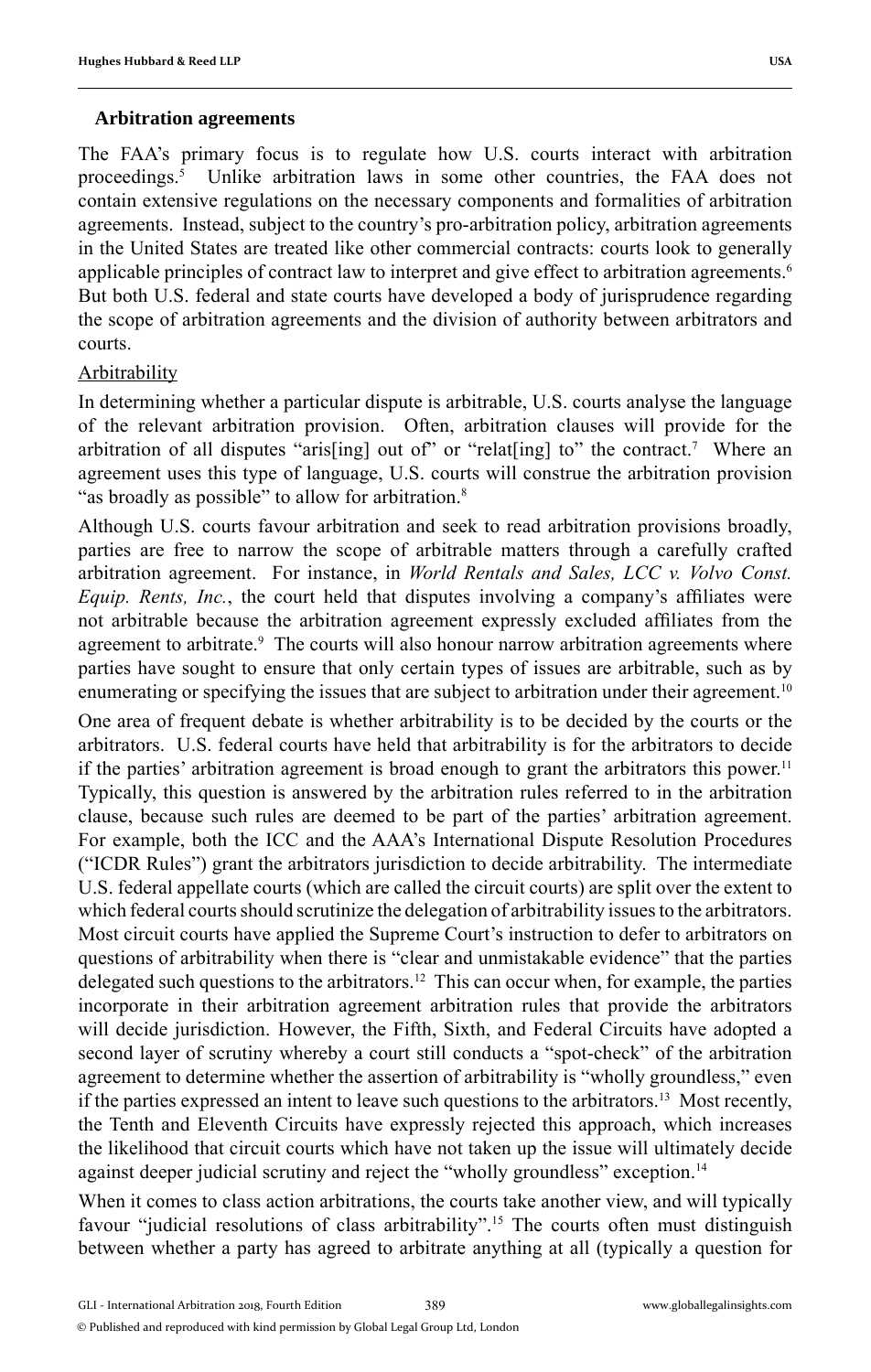the courts) and whether a party has agreed to arbitrate the particular dispute involved (a question for the arbitrators, assuming the parties have granted the arbitrators this jurisdiction). This distinction can be blurred when a non-party to an arbitration agreement seeks to arbitrate with a party to an arbitration agreement. The Federal Court of Appeals for the Second Circuit has held that the arbitrators can be granted jurisdiction to decide this question, because the question is whether the signatory has agreed to arbitrate with this particular non-party.16 Although the Fifth Circuit has agreed with the Second Circuit on this issue,<sup>17</sup> the Federal Court of Appeals for the Ninth Circuit has declined to compel

arbitration where the non-party relied solely on conclusory allegations of an agency relationship.18

#### Joinder

U.S. courts, as opposed to arbitrators, typically decide whether a non-party to an arbitration agreement may be compelled to participate in arbitration or whether a non-party to an arbitration agreement may compel someone who has signed an arbitration agreement to arbitrate with the non-party. The Supreme Court has held that "traditional principles of state law allow a contract to be enforced by or against non-parties to the contract through assumption, piercing the corporate veil, alter ego, incorporation by reference, thirdparty beneficiary theories, waiver and estoppel".<sup>19</sup> General principles of joinder and the consolidation of third parties apply. If the non-party demonstrates through its conduct that it is "assuming the obligation to arbitrate", the non-party can be compelled to arbitrate.20 Additionally, if the non-party "knowingly seeks the benefits of the contract containing the arbitration clause", the non-party can be estopped from avoiding arbitration.<sup>21</sup>

The same principles apply where a non-party seeks to compel arbitration with a party to an arbitration agreement. For example, in New York, a signatory to an arbitration agreement was bound to arbitrate with a non-party because of the "close relationship between the entities".<sup>22</sup> Courts also recognize principles of estoppel as a basis to arbitrate with nonsignatories. This is usually in instances where a non-signatory defendant seeks to compel arbitration with a signatory after the signatory sues the non-signatory in court. Even in such circumstances, however, the courts in recent decisions have applied the estoppel doctrine narrowly, and have required that the signatory's claims rely or otherwise depend on the written agreement containing the arbitration clause.<sup>23</sup> As noted above, the jurisdiction to decide whether a signatory must arbitrate with a non-signatory has been found to lie with the arbitrators rather than the court if the signatory agreed to arbitrate under arbitration rules that contain a broad grant of jurisdiction to the arbitrators.

Another instance in which the joinder of non-parties to an arbitration agreement arises involves corporations that have subsidiaries or affiliated entities. In these instances, courts have applied traditional concepts of corporate law and determined that where a company which has entered into an arbitration agreement exercises complete control over a subsidiary and uses that control to commit wrongdoing, the parent corporation may be compelled to arbitrate in a dispute related to its subsidiary.24 Additionally, a corporation which is a non-signatory to an arbitration agreement may be able to compel arbitration where its subsidiary is a signatory to the agreement.<sup>25</sup> Similarly, a parent corporation may be required to arbitrate based on an arbitration agreement with a subsidiary.<sup>26</sup>

#### Separability

Courts in the United States have developed a body of law concerning the separability (or severability) of arbitration clauses contained in contractual agreements. Applying the doctrine of separability, U.S. courts will typically preserve the parties' agreement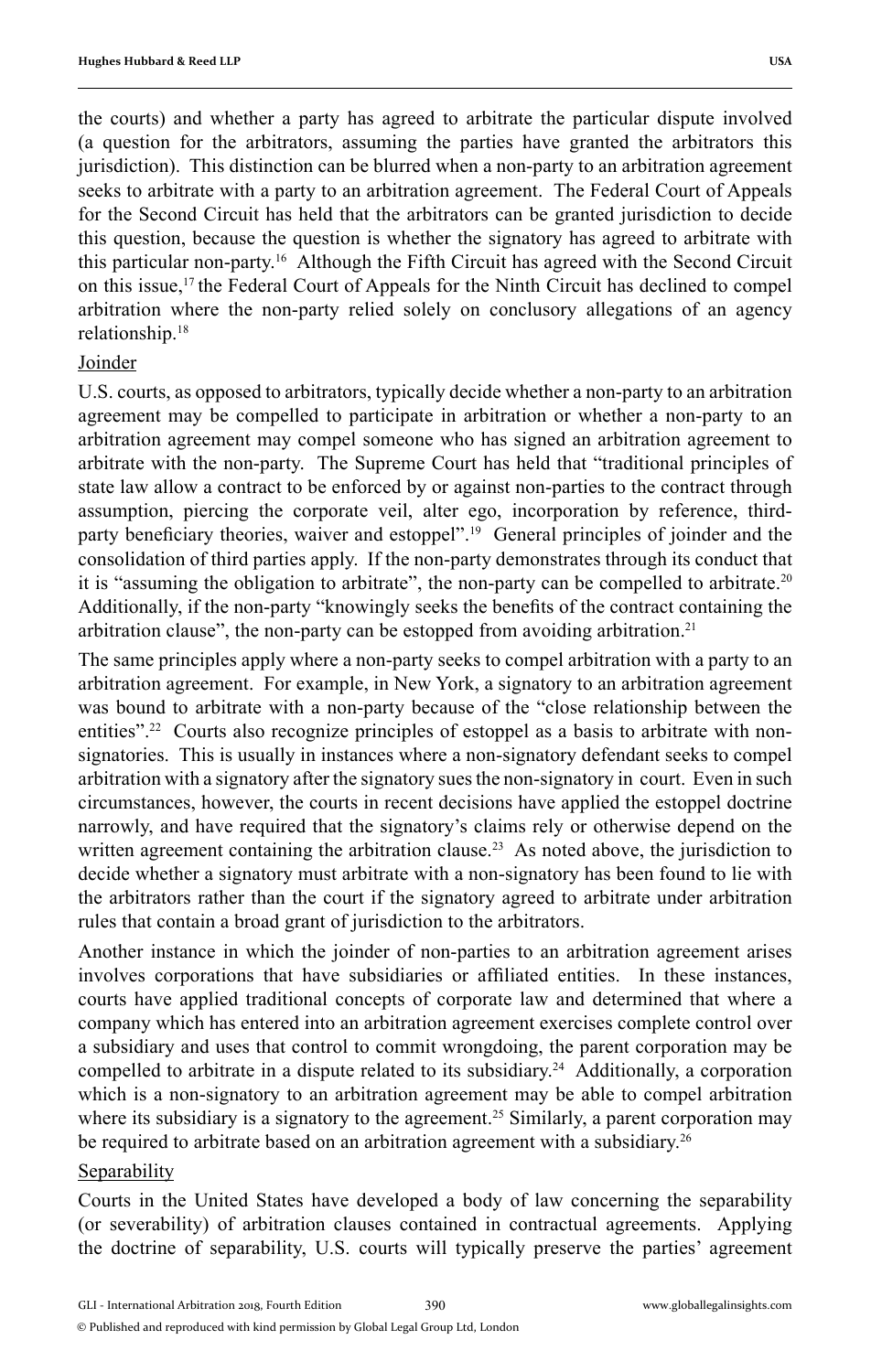to arbitrate even where there is a challenge to the validity of the underlying contract containing the arbitration clause. This situation can arise, for example, where a party claims to have been fraudulently induced to sign the contract or argues for other reasons that it was null and void from inception, $27$  or where a clause or obligation in that contract is unenforceable or invalid by operation of law.28 Where, however, a second contract entirely invalidates an earlier contract that had an arbitration clause, a court has declined to enforce the superseded agreement to arbitrate.<sup>29</sup>

#### **Arbitration procedure**

The FAA does not contain extensive rules concerning arbitration procedure. Accordingly, in the United States, the contracting parties are free to choose the mechanisms and procedures in their arbitration agreement.<sup>30</sup>

Typically, contracting parties agree to arbitrate under a particular set of arbitration rules administered by a designated arbitration institution, e.g., the ICC or AAA. Each arbitration institution has its own unique set of arbitral procedures.<sup>31</sup>

The AAA administers arbitrations and has different sets of rules that govern various types of disputes, including its ICDR Rules for international cases.<sup>32</sup> Additionally, the AAA has rules governing preliminary hearings and scheduling, selection of arbitrators, evidence, designation of the locale where the arbitration will be held, filing deadlines for written submissions, and fees. The ICC also has an extensive set of procedural rules, which were most recently amended in January of 2012.<sup>33</sup> These rules govern the joinder of parties, interim relief, hearings, and other case management techniques, which give the arbitrator(s) broad authority over the timing and nature of submissions of written and oral evidence. Other organisations like JAMS and CPR have their own unique rules and procedures.

Significantly, some U.S. states have adopted default arbitration procedures. These procedures apply where the arbitration agreement is otherwise silent regarding procedures, rules, or administration. Arizona, California, and Texas are among the states that have adopted default arbitration rules.<sup>34</sup>

#### **Arbitrators**

In the U.S., the parties to an arbitration can determine the number of arbitrators that will decide their dispute and how the arbitrators are selected. Typically the parties regulate this either in their arbitration clause or by selecting a set of rules or an administrative body.<sup>35</sup> For example, the AAA's ICDR Rules provide for the appointment of one arbitrator where the parties have not specified the number of arbitrators in their agreement, unless the AAA administrator "determines in its discretion that three arbitrators are appropriate because of the large size, complexity or other circumstances of the case".36 Alternatively, the parties may agree that arbitrators will be selected by an arbitration institution or court.

Where the arbitration agreement does not contain provisions governing the selection of arbitrators, FAA section 5 provides for the courts to "appoint an arbitrator or arbitrators or umpire, as the case may require, who shall act under the said agreement with the same force and effect as if he or they had been specifically named therein  $[...]$ ".<sup>37</sup> Further, even where an arbitration agreement contains an arbitrator-selection provision, courts will step in to select an arbitrator where the arbitrator-selection provision itself is "fundamentally unfair".<sup>38</sup> Similarly, if an arbitrator exhibits bias during the arbitration proceedings, a party to the arbitration may challenge the award in a post-arbitration court proceeding.<sup>39</sup>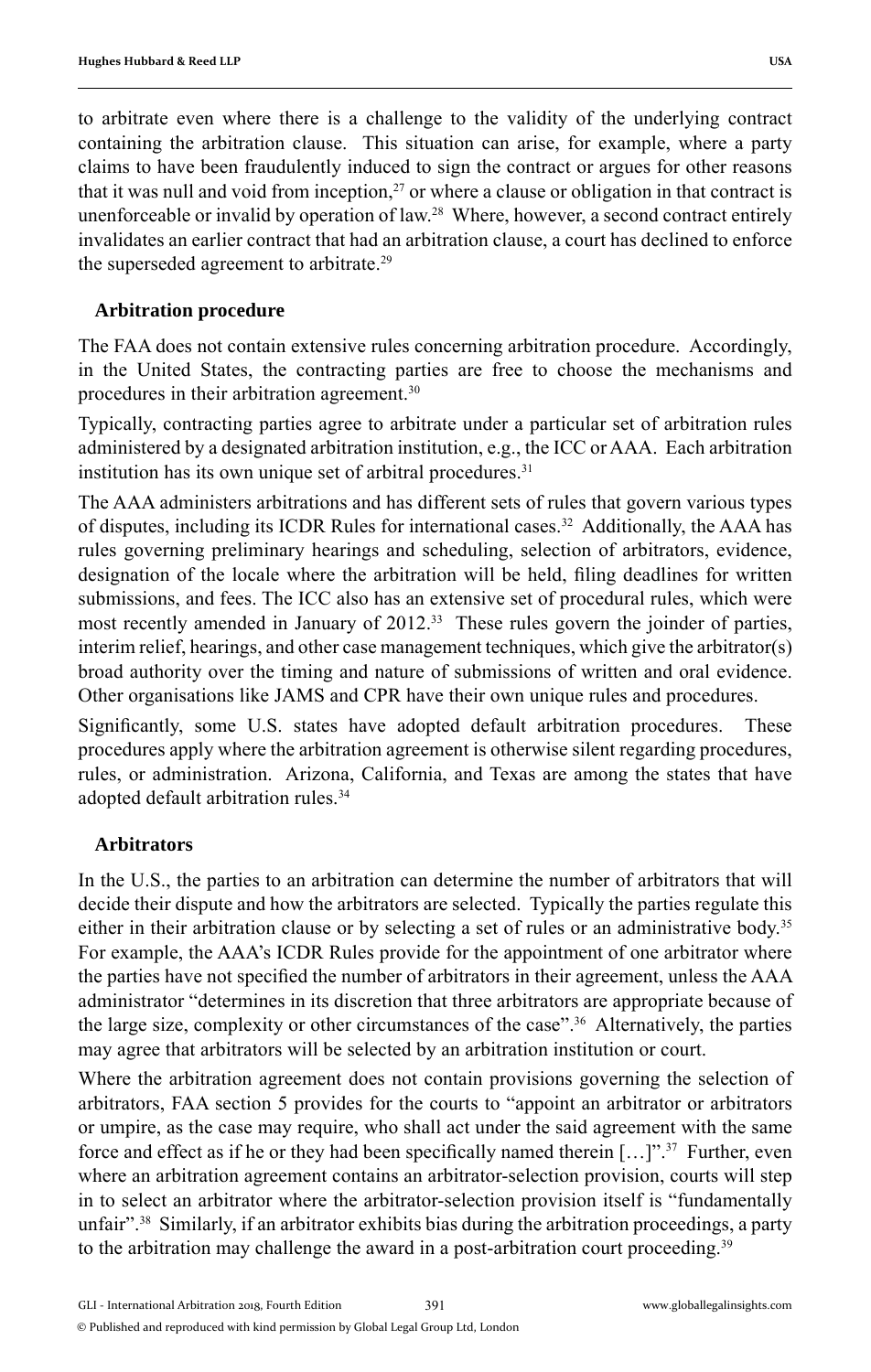#### **Interim relief**

The FAA is silent on the issue of interim relief. However, parties which have agreed to an arbitration in the U.S. may seek an injunction from a U.S. state or federal court. Some U.S. states have statutes that specifically address interim relief in aid of arbitration. For example, New York state's procedural law permits parties to seek an injunction and other provisional relief in aid of an arbitration where "the award to which the applicant may be entitled may be rendered ineffectual", if interim relief is not granted.<sup>40</sup>

Texas and Florida have also adopted laws concerning interim relief in aid of arbitration, enabling parties to get an injunction in relation to arbitration proceedings.<sup>41</sup>

If the parties have opted to arbitrate under the rules of an arbitration institution, the institution's interim relief procedures govern. The ICDR Rules leave the parties free to seek interim relief from the courts in appropriate cases.<sup>42</sup> In the ICC, a special emergency arbitrator may be appointed to matters requiring urgent attention.<sup>43</sup> The arbitrator may order "any interim or conservatory measure it deems appropriate".44 Under the ICC Rules Article 29(2), parties must abide by all orders issued by an emergency arbitrator. Similarly, the ICDR adopted emergency arbitral relief procedures pursuant to Article 6 of its International Dispute Resolution Procedures.45 Article 6 provides for the appointment of an emergency arbitrator to rule on applications for interim relief. It should be noted that in the case of judicial injunctions, the courts have an array of mechanisms, including contempt of court, to compel enforcement. By contrast, there are questions as to how to enforce an injunction issued by an arbitrator.

#### **Arbitration award**

The FAA does not require an arbitration award to take a particular form. A number of states, including New York, Texas, and Florida, require that the award must be in writing and signed by the arbitrators.<sup>46</sup> Florida and Texas require a reasoned decision, unless the parties agree otherwise.<sup>47</sup> This is similar to the requirements imposed on arbitrators by the ICC and ICDR Rules.<sup>48</sup> In general, however, parties can agree to the form any award must take. In New York, for example, the courts have vacated an award where the arbitrators failed to draft the award in the agreed-upon form.<sup>49</sup>

The FAA and state laws do not generally impose limitations or constraints on the types of relief the arbitrators are permitted to award, provided the award does not violate public policy. The parties themselves may, however, circumscribe the relief available in their agreement to arbitrate. For example, the parties can limit the types of damages the arbitrators can award. Limitations on the ability to award punitive or consequential damages are common and generally enforceable. Equally, the parties can agree that the arbitrators cannot award legal fees to the prevailing party. If the parties do not specifically agree on the types of relief available, an arbitrator can grant any form of relief that is rationally related to the purpose of the original agreement, taking into account the applicable laws.<sup>50</sup> Arbitrators may also award pre- and post-award interest, in accordance with the rules of the arbitration and the applicable state or federal laws.<sup>51</sup>

Unlike the rule that prevails in many other jurisdictions, in the U.S. legal system, parties to a lawsuit are generally required to bear their respective legal fees regardless of who wins.<sup>52</sup> This contrasts with the practice in international arbitration, where arbitrators are typically free to award attorneys' fees and arbitration costs to the winning party. The FAA is silent as to fee and cost allocation, but courts interpreting the FAA have held that it does not prohibit an award of fees and costs.<sup>53</sup> State arbitration laws in New York, Florida, and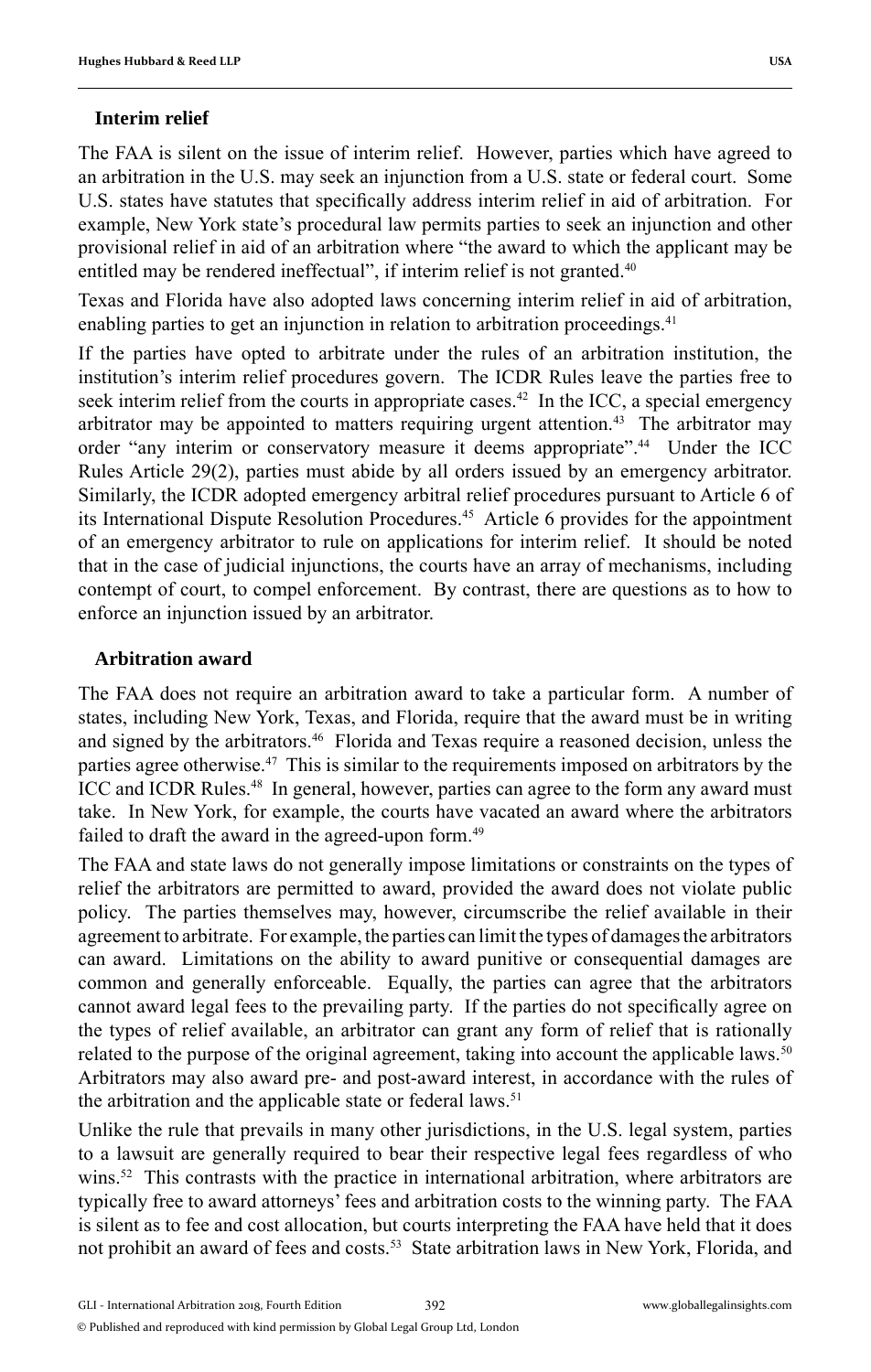Texas do not explicitly preclude arbitrators from awarding fees and costs.<sup>54</sup> The courts in these states have been willing to allow arbitrators to award attorneys' fees and costs, particularly if the parties' agreement provides for such recovery or if the parties have otherwise demonstrated the intent to do so, such as when both parties request costs and fees in their pleadings55 or if the arbitral rules chosen by the parties permit their recovery.56

#### **Challenge of the arbitration award**

Because of the strong federal policy favouring arbitration, it is difficult to succeed in challenging an arbitration award in the United States. Public policy and judicial precedent impose severe limits on the courts' ability to review arbitration awards, and parties cannot agree to expand the scope of that review.<sup>57</sup>

A party which seeks to challenge an international arbitration award in a U.S. court must file a proceeding within three months after the award is filed or delivered.<sup>58</sup> The court must have both personal jurisdiction over the parties and subject matter jurisdiction over the case. Personal jurisdiction is acquired if the responding party<sup>59</sup> is located in the jurisdiction where the court sits or has agreed to arbitrate in the jurisdiction. $60$  If the responding party is located outside the state, the challenging party must establish personal jurisdiction through the activities and contacts of the responding party in the forum state. The guidelines for doing so will be found in the applicable state and federal laws on personal jurisdiction.<sup>61</sup>

Because the FAA does not confer original federal court subject matter jurisdiction for an action to vacate an award governed by the New York or Panama Conventions (as opposed to actions to enforce arbitration agreements or confirm awards), a party that seeks to vacate an award in federal court must establish an independent basis for federal court subject matter jurisdiction.<sup>62</sup> The two sources of federal subject matter jurisdiction are 28 U.S.C. § 1331 and 28 U.S.C. § 1332, which respectively grant federal courts the power to hear cases "arising under" federal laws or involving complete diversity among the parties.<sup>63</sup> Some courts have held that  $9 \text{ U.S.C. }$  § 205 provides a basis for federal jurisdiction.<sup>64</sup> As a practical matter, such cases are generally heard in federal court because the typical response to an application to vacate is an application by the respondent to confirm the award. The federal courts do have original jurisdiction over an application to confirm, and hence over the related application to vacate.

Section 11 of the FAA provides the grounds upon which a court can modify an arbitration award. These grounds are:

- 1. Where there was an evident material miscalculation of figures or an evident material mistake in the description of any person, thing, or property referred to in the award.
- 2. Where the arbitrators have awarded upon a matter not submitted to them, unless it is a matter not affecting the merits of the decision upon the matter submitted.
- 3. Where the award is imperfect in matter of form not affecting the merits of the controversy.

A party which seeks to vacate an award in its entirety faces serious obstacles. Section 10 of the FAA strictly limits the grounds upon which a court may vacate an award. Those grounds are:<sup>65</sup>

- 1. where the award was procured by corruption, fraud, or undue means;
- 2. where there was evident partiality or corruption in the arbitrators;
- 3. where the arbitrators were guilty of misconduct in refusing to postpone the hearing upon sufficient cause shown, or in refusing to hear evidence pertinent and material to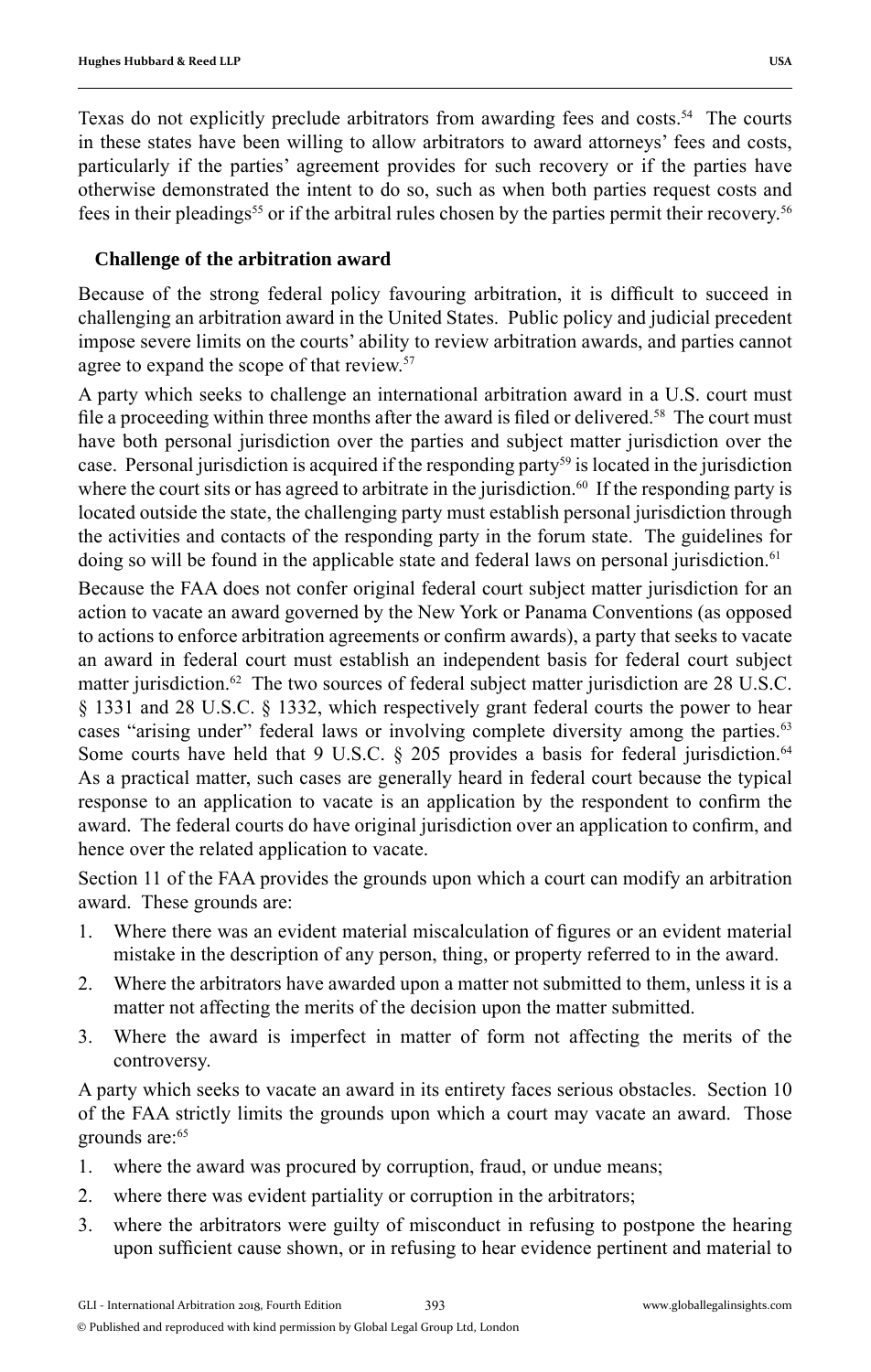the controversy, or of any other misbehaviour by which the rights of any party have been prejudiced; or

4. where the arbitrators exceeded their powers, or so imperfectly executed them that a mutual, final, and definite award upon the subject matter submitted was not made.<sup>66</sup>

With respect to corruption, fraud or undue means a party must "(1) establish the existence of the alleged fraud or undue means by clear and convincing evidence, (2) demonstrate due diligence in attempting to discover the fraud before entry of the award, and (3) demonstrate that the fraud was material to the arbitrators' decision".<sup> $67$ </sup> Courts have generally held that the party must provide evidence of intentional malfeasance by the other party to successfully vacate an award on the grounds of corruption, fraud, or undue means.<sup>68</sup>

Courts have vacated awards for partiality or corruption where a "reasonable person would have to conclude that an arbitrator was partial to one party to the arbitration".<sup>69</sup> There is no requirement to prove actual bias; partiality can "be inferred from objective facts inconsistent with impartiality".70 For example, an arbitrator's failure to disclose certain relationships or interests may suggest bias, but non-material or insubstantial relationships will not satisfy the evident partiality standard.<sup>71</sup>

An arbitration award can be vacated for arbitrator misconduct where a court finds that an arbitrator was guilty of misconduct that compromises the "fundamental fairness" of the arbitral proceeding.<sup>72</sup> Examples of misconduct rising to this level include when an arbitrator has refused "to hear evidence pertinent and material to the controversy",<sup>73</sup> or held the proceeding during a time one party specified he was unavailable,<sup>74</sup> or refused to grant an adjournment to accommodate the schedule of a key witness.75 *Vacatur* on this ground is only permitted when "the arbitrator's exclusion of evidence prejudices one of the parties".76

*Vacatur* of an award because the arbitrators exceeded their powers<sup>77</sup> is perhaps the most difficult of the four grounds because courts have "consistently accorded the narrowest of readings" to this provision of the FAA.<sup>78</sup> The U.S. Supreme Court has held that exceeding powers occurs "only when [an] arbitrator strays from interpretation and application of the agreement and effectively dispense[s] his own brand of industrial justice  $[\dots]$ ".<sup>79</sup> Thus, a court will not analyse the correctness of the arbitrator's decision on a particular issue; the court is limited to determining the scope of the arbitrator's powers.<sup>80</sup>

In addition to the FAA's four grounds for *vacatur*, some U.S. courts have held that an arbitration award can be vacated if it is in "manifest disregard" of the law. In the 2008 case *Hall St. Associates*, however, the U.S. Supreme Court held that FAA section 10(a) provides the exclusive grounds for vacating an arbitration award.<sup>81</sup> After *Hall St. Associates*, there is still some debate in the federal courts as to the continuing viability of the manifest disregard doctrine. Some courts have reasoned that manifest disregard constitutes exceeding the arbitrators' authority and thus remains a viable ground to set aside an award. Regardless, successful *vacatur* on this ground is, in practice, extraordinarily difficult to obtain. An appeals court recently described manifest disregard as a "last resort" doctrine.<sup>82</sup> A party seeking to vacate an arbitration award for manifest disregard must show: (1) that the law that was allegedly ignored was clear; (2) that the arbitrators did in fact err in their application of the law; and (3) that the arbitrators knew of the law's existence and its applicability to the issues before them.<sup>83</sup> Since the birth of the manifest disregard doctrine in 1960, the authors are aware of only one international arbitration award that has been partially vacated on this ground. It should be noted that the decision vacating the award was issued by a New York state court and is currently on appeal.<sup>84</sup>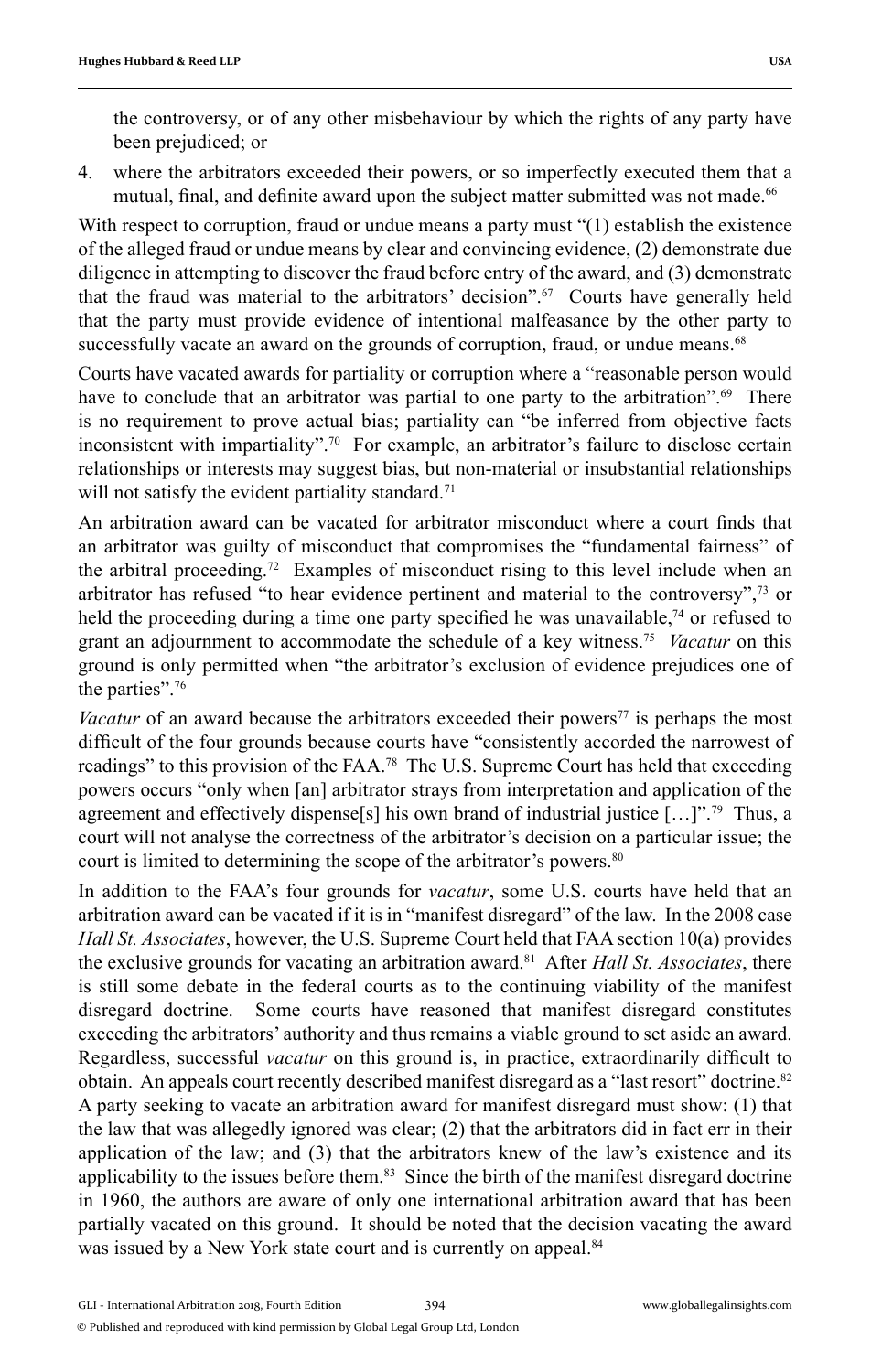Overall, the courts in the United States have demonstrated hostility to challenges to awards and may even sanction the challenging party in an appropriate case.<sup>85</sup>

#### **Enforcement of the arbitration award**

U.S. courts play an active role in enforcing international arbitration awards. The courts regularly and consistently issue judgments confirming such awards. Following the arbitrator's issuance of an award, a party can file a motion or petition to confirm the award in federal<sup>86</sup> or state court.<sup>87</sup> The petition to confirm must include the arbitration agreement and the award. The party seeking confirmation can also support the petition with any necessary affidavits, briefs, or other documents. A party must move to confirm an award within three years from the entry of the award.<sup>88</sup> Once a judgment confirming the award has been issued, the winning party can enforce that judgment using the various enforcement procedures available in every state. These procedures include freezing assets of the judgment debtor, if a monetary award is involved.

To confirm an award, a court must have personal or quasi *in rem* jurisdiction over the parties.89 In addition to jurisdiction over the parties, the court must also have subject matter jurisdiction to enforce an award. The U.S. federal courts have original subject matter jurisdiction over proceedings to confirm international arbitration awards pursuant to the FAA. This means a proceeding to confirm an international award can be brought in federal court or, if it is brought in state court, the respondent can remove the case to federal court.<sup>90</sup>

Provided the jurisdictional requirements are met, once a party properly submits a motion to confirm an award, a party which resists enforcement has the burden of proving it has a defence to enforcement.<sup>91</sup> Confirmation of an award is generally a summary process unless the opposing party resists confirmation of an award and proves that one of the seven defences provided by the FAA applies. These defences are:

- 1. the parties to the agreement […] were […] under some incapacity, or the agreement is not valid under the law;
- 2. the party against whom the award is invoked was not given proper notice of the appointment of the arbitrator or of the arbitration proceedings;
- 3. the award deals with a difference not contemplated by or not falling within the terms of the submission to arbitration, or it contains decisions on matters beyond the scope of the submission to arbitrate;
- 4. the composition of the arbitral authority or the arbitral procedure was not in accordance with the agreement of the parties;
- 5. the award has not yet become binding on the parties, or has been set aside or suspended by a competent authority of the country in which, or under the law of which, that award was made;
- 6. the subject matter of the difference is not capable of settlement by arbitration; or
- 7. the recognition or enforcement of the award would be contrary to the public policy of the country in which enforcement or recognition is sought.<sup>92</sup>

A party that opposes the confirmation of an award rendered outside the United States is restricted to the seven grounds detailed above, and its burden is a heavy one.<sup>93</sup> Where an award is rendered inside the U.S., the domestic provisions of the FAA apply.<sup>94</sup> A party that opposes the confirmation of an award rendered inside the U.S. can thus seek to vacate or modify the award under FAA sections 10 and 11, as discussed above. Recently, the Court of Appeals for the Second Circuit has gone so far as to confirm an award despite it having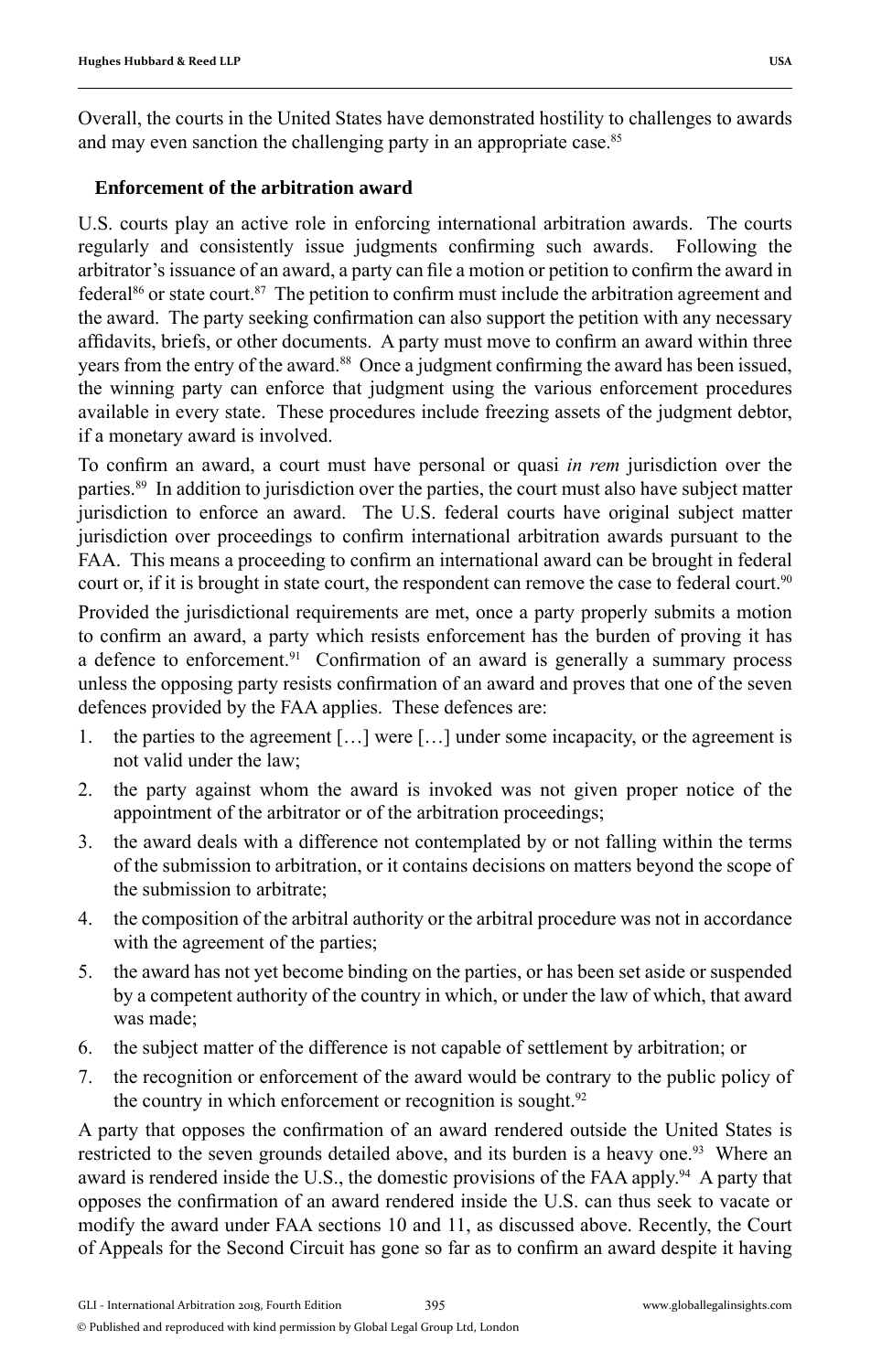been set aside in the seat of arbitration, Mexico.<sup>95</sup> The Second Circuit's decision discussed the competing principles of comity owed to a foreign court's ruling and that of a U.S. court's discretion to confirm arbitral awards. The court ultimately ruled in favour of a U.S. court's discretion based largely on exceptional circumstances, *i.e.* Mexico's introduction of retroactive legislation that barred claimants from recovery.

Because of the public policy favouring arbitration, particularly international arbitration,<sup>96</sup> U.S. courts "must confirm an award unless it is vacated, modified, or corrected".<sup>97</sup>

#### **Investment arbitration**

As a signatory to the Convention on the Settlement of Investment Disputes Between States and Nationals of Other States, the United States is a member of the International Centre for Settlement of Investment Disputes ("ICSID").<sup>98</sup> The United States is also a leading signatory of the North American Free Trade Agreement ("NAFTA") and is committed to "protect[ing] cross-border investors and facilitat[ing] the settlement of investment disputes".99 The United States enjoys observer status to the Energy Charter Conference, but is not a signatory to the Energy Charter Treaty.<sup>100</sup>

Finally, the United States is a party to dozens of bilateral investment treaties ("BITs") and multi-party investment treaties ("MITs"). Each BIT is structured on the basis of a standard model, which is periodically updated by the U.S. Department of State and the Office of the United States Trade Representative ("USTR"). The current version was completed in 2012.<sup>101</sup> A full list of each BIT currently in effect is maintained by the Department of State.<sup>102</sup>

#### **Acknowledgments**

The authors gratefully acknowledge the assistance of associates Sigrid Jernudd, Ashley R. Hodges and Lauren Morris with this article.

\* \* \*

#### **Endnotes**

- 1. Convention on the Recognition and Enforcement of Foreign Arbitral Awards of 1958, 21 U.S.T. 2517, 330 U.N.T.S. 38, June 10, 1958.
- 2. Inter-American Convention on International Commercial Arbitration of 1975, OAS/ SER. A20 (SEPEF), 14 I.L.M. 336 (1975), January 30, 1975.
- 3. *Rent-A-Ctr., W., Inc. v. Jackson*, 130 S. Ct. 2772, 2776 (2010).
- 4. For statutory reasons explained below, most legal actions concerning international arbitration are heard in the federal, not state, courts.
- 5. 9 U.S.C. § 1.
- 6. *Rent-A-Ctr., W., Inc. v. Jackson*, 130 S. Ct. 2772, 2776 (2010).
- 7. *WorldCrisa Corp. v. Armstrong*, 129 F.3d 71, 75 (2d Cir. 1997); *Genesco, Inc. v. T. Kakiuchi & Co.*, *Ltd.*, 815 F.2d 840, 848 (2d Cir. 1987) (requiring arbitration where the arbitration clause contained "relating to" language); *Sedco v. Petroleos Mexicanos Mexican Nat'l Oil*, 767 F.2d 1140, 1145 (5th Cir.1985) (requiring arbitration where "arising out of" language was used).
- 8. *Collins & Aikman Prods. Co. v. Building Sys., Inc.*, 58 F.3d 16, 19 (2d Cir.1995).
- 9. *World Rentals and Sales, LLC v. Volvo Const. Equip. Rents, Inc.*, 517 F.3d 1240, 1246 (11th Cir. 2008).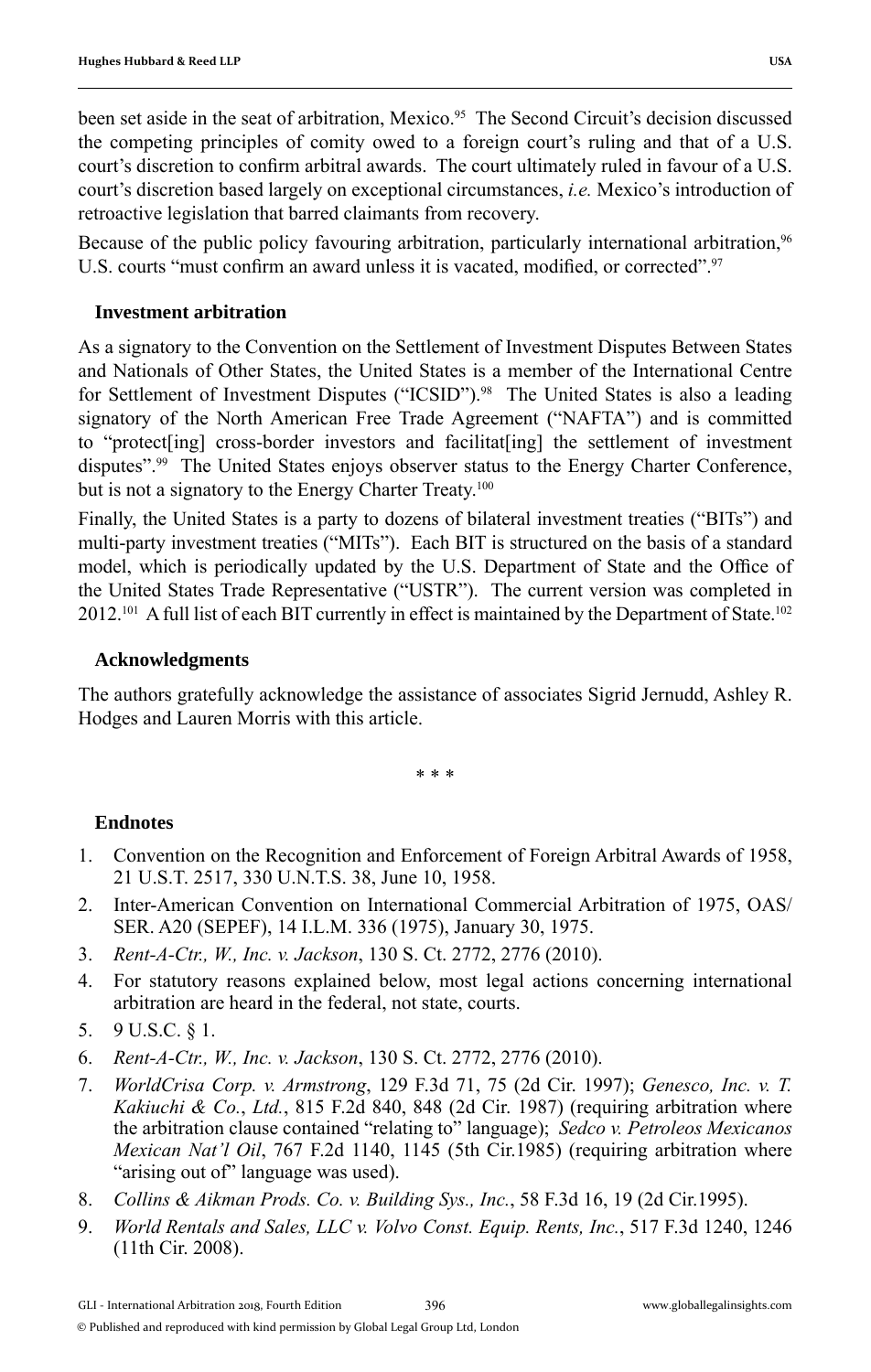- 10. *See, e.g.*, *Negrin v. Kalina*, 2010 WL 2816809, at \*5-6 (S.D.N.Y. July 15, 2010) (finding that where an arbitration clause limited covered disputes to disputes over profit distributions or non-compliance with bylaws, claims for breach of fiduciary duty, unjust enrichment, tortious interference with contract, fraud, and conversion were not covered by the arbitration clause and thus could be litigated in court); *In re TFT-LCD (Flat Panel) Antitrust Litig.*, 2013 WL 3784938, at \*3 (N.D. Cal. Jul. 18, 2013) (finding that where an arbitration clause limited covered disputes to disputes concerning "the terms of this Agreement," antitrust claims related to price determination were not covered by the Agreement's arbitration clause, even where the agreement stated that prices would be set forth in one party's pricing guidelines).
- 11. *See, e.g.*, *Contec Corp. v. Remote Solution Co.*, 398 F.3d 205, 208 (2d Cir. 2005) (holding that where parties adopt rules that empower the arbitrators to decide arbitrability, "the incorporation serves as clear and unmistakable evidence of the parties' intent to delegate such issues to an arbitrator").
- 12. *AT&T Techs., Inc. v. Commc'ns Workers of Am.*, 475 U.S. 643, 649, 106 S.Ct. 1415, 89 L.Ed.2d 648 (1986) ("[T]he question of arbitrability ... is undeniably an issue for judicial determination. Unless the parties clearly and unmistakably provide otherwise, the question of whether the parties agreed to arbitrate is to be decided by the court, not the arbitrator."). *See also Jones v. Waffle H., Inc.*, 866 F.3d 1257, 1268 (11th Cir. 2017) (listing circuit courts adopting the Supreme Court's holding).
- 13. *Douglas v. Regions Bank*, 757 F.3d 460, 462 (5th Cir. 2014); *Turi v. Main Street Adoption Services, LLP*, 633 F.3d 496, 511 (6th Cir. 2011); *Qualcomm Inc. v. Nokia Corp.*, 466 F.3d 1366, 1371 (Fed. Cir. 2006).
- 14. *Jones v. Waffl e H., Inc.*, 866 F.3d 1257, 1269 (11th Cir. 2017) (listing circuit courts adopting the Supreme Court's holding); *Belnap v. Iasis Healthcare*, 844 F.3d 1272, 1286 (10th Cir. 2017); *see also see*, *e.g.*, *Simmons v. Hankey*, 2017 WL 424850, at \*5 (C.D. Cal. Jan. 30, 2017) (citing Tenth Circuit in rejecting "wholly groundless" exception).
- 15. *See Chesapeake Appalachia, LLC v. Scout Petroleum, LLC*, 809 F.3d 746, 758 (3d Cir. 2016), *cert. denied*, 137 S. Ct. 40 (2016); *Catamaran Corp. v. Towncrest Pharmacy*, 864 F.3d 966, 973 (8th Cir. 2017). *But see Wells Fargo Advisors, LLC v. Sappington*, -- F.3d --, 2018 WL 1177230, at \*5 (2d Cir. Mar. 7, 2018) (declining to require more explicit language to delegate the question of class arbitrability to an arbitrator).
- 16. *SeeContec Corp. v. Remote Solution, Co.*, 398 F.3d 205, 211 (2d Cir. 2005) (considering the relationship between the parties and the arbitration clause at issue); *see also Ross v. Am. Express Co.,* 547 F.3d 137, 144 (2d Cir. 2008) (noting that signatories failing to avoid arbitration against a non-party generally "had some sort of *corporate* relationship to the signature party").
- 17. *Brittania-U Nigeria, Ltd. v. Chevron USA, Inc.*, 866 F.3d 709, 715 (5th Cir. 2017).
- 18. *See Mohamed v. Uber Techs., Inc.*, 848 F.3d 1201, 1214 (9th Cir. 2016).
- 19. *Arthur Andersen LLP v. Carlisle*, 556 U.S. 624, 631 (2009).
- 20. *Thomson-CSF, S.A. v. Am. Arbitration Ass'n*, 64 F.3d 773, 777 (2d Cir. 1995).
- 21. *Everett v. Paul Davis Restoration*, 771 F.3d 380, 383 (11th Cir. 2014) (internal quotations omitted).
- 22. *Thomson-CSF, S.A. v. Am. Arb. Ass'n*, 64 F.3d 773, 779 (2d Cir. 1995).
- 23. *Waymo LLC v. Uber Technologies, Inc.*, 870 F.3d 1342, 1347 (Fed. Cir. 2017); *White v. Sunoco, Inc.*, 870 F.3d 257 (3d Cir. 2017); *In re Henson*, 869 F.3d 1052 (9th Cir. 2017) (all rejecting application of the estoppel doctrine against a signatory where the signatory's claims against a non-signatory were insufficiently related to the agreement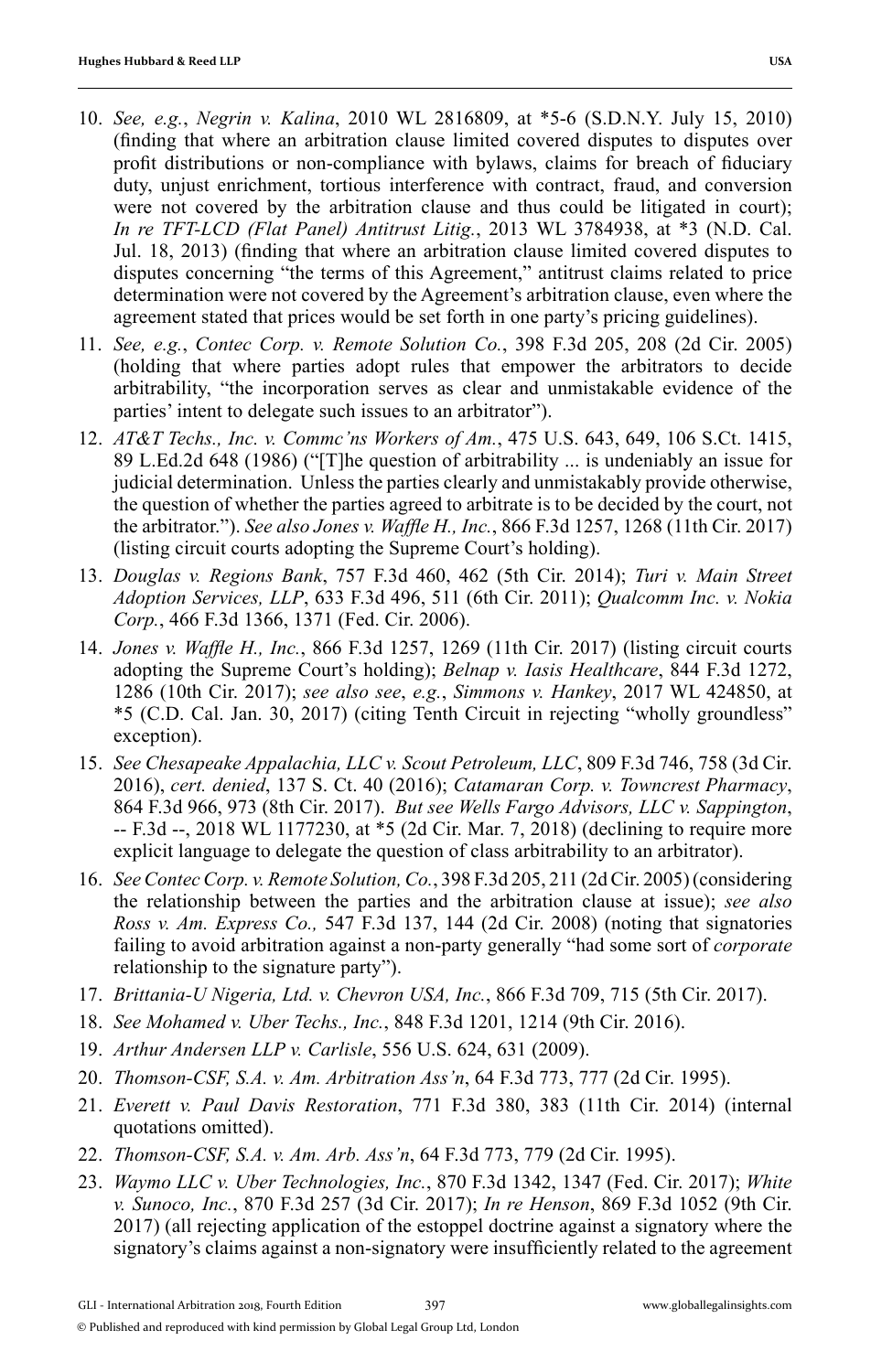- 24. *See Variable Annuity Life Ins. Co. (VALIC) v. Dull*, 2009 WL 3064750, at \*4 (S.D. Fla. Sept. 22, 2009).
- 25. *Barton Enterprises, Inc., v. Cardinal Health, Inc.*, 2010 WL 2132744, at \*4 (E.D. Mo. May 27, 2010).
- 26. *Apple Inc. v. BYD Co. Ltd.*, 2016 WL 1212638, at \*8 (N.D. Cal. Mar. 2, 2016).
- 27. *Buckeye Check Cashing, Inc. v. Cardegna*, 546 U.S. 440, 445 (2006) (holding that "an arbitration provision is severable from the remainder of the contract").
- 28. *Beletsis v. Credit Suisse First Boston, Corp*., 2002 WL 2031610, at \*6 (S.D.N.Y. Sept. 4, 2002).
- 29. *Casa del Caffe Vergnano S.P.A. v. ItalFlavors, LLC*, 816 F.3d 1208, 1214 (9th Cir. 2016).
- 30. Dept. of Commerce, *International Arbitration, Ad Hoc Arbitration* (Mar. 2005) (stating that parties engaging in *ad hoc* arbitration may choose the rules under which their arbitration will be carried out).
- 31. Except when using arbitration rules, such as the UNCITRAL Rules, that are not associated with an arbitral institution, parties should agree to use the rules of the organisation they designate to administer the case.
- 32. *See* American Arbitration Association, *ICDR, International Dispute Resolution Procedures* (Jun. 1, 2009)("ICDR Rules").
- 33. ICC Rules of Arbitration (Jan. 1, 2012) ("ICC Rules").
- 34. *See, e.g.*, Ariz. Rev. Stat. §§ 12-1501-1518 (2015); Tex. Civ. Prac. & Rem §§ 171.041- 171.055 (2014); Cal. Code. Civ. Proc. §§ 1280-1284.3 (2014).
- 35. The parties are well-advised not to stipulate a particular arbitrator in their clause. Doing so can create problems of enforceability if the arbitrator is unavailable or unwilling to hear the case when the dispute arises. The parties should also agree that the case will be decided by an uneven number of arbitrators so as to avoid deadlock.
- 36. *See, e.g.*, ICDR Rules Art. 5.
- 37. FAA §5: 9 USC § 5 (2012).
- 38. *Nishimura v. Gentry Homes, Ltd.*, 338 P.3d 524, 534-35 (Haw. 2014) (finding an arbitration-selection provision fundamentally unfair where one party exercised exclusive control over the pool of potential arbitrators from which the arbitrator would be selected).
- 39. *Id.* at 532; *Doctor's Assocs., Inc. v. Stuart,* 85 F.3d 975, 981 (2d Cir. 1996) (finding that where the defendants challenged the selected arbitrator based on bias, the defendants would not be able to present credible evidence of bias where the case had not yet gone to arbitration).
- 40. NY CPLR § 7502(c); *see, e.g.*, *Rockwood Pigments NA, Inc. v. Elementis Chromium LP*, 2 N.Y.S.3d 94, 96-97 (N.Y. App. Div. 2015) (finding relief appropriate).
- 41. Tex. Civ. Prac. & Rem. Code § 172.175 (2013); Fla. Stat. § 684.0028 (2014).
- 42. *See, e.g.*, ICDR Rules Art. 6 (6).
- 43. ICC Rules, Art. 29. ICC Rules Art. 29 and Appendix V, however, require that the parties "opt out" of their emergency procedures.
- 44. ICC Rules Art. 28.1.
- 45. ICDR Rules Art. 37.
- 46. NY CPLR § 7507; Fla. Stat. Ann. § 684.0042; Tex. Civ. Prac. & Rem. Code Ann. § 172.141.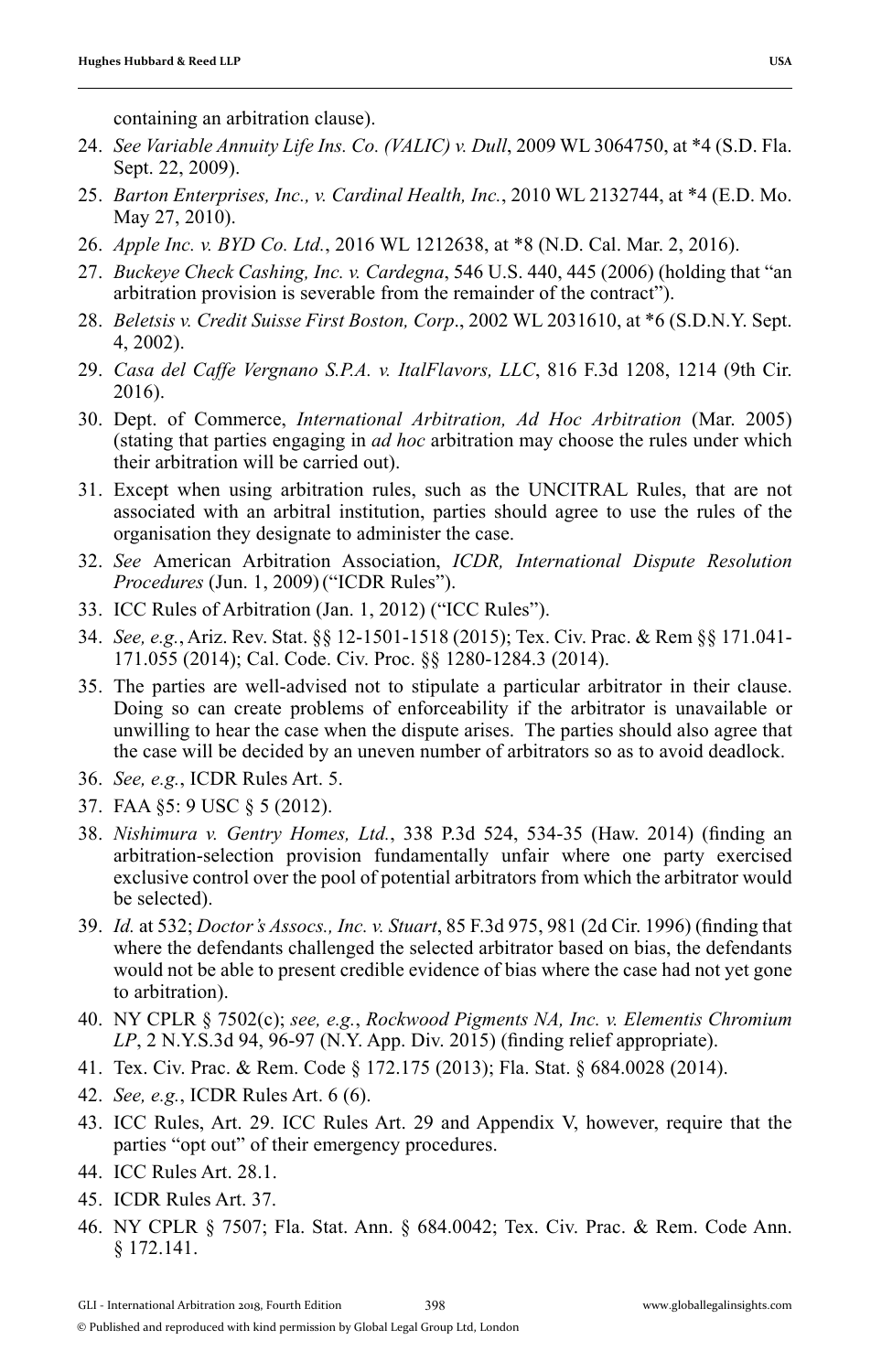- 47. Fla. Stat. Ann. § 684.0042; Tex. Civ. Prac. & Rem. Code Ann. § 172.141.
- 48. *See* ICC Rules Art. 31; *see also* ICDR Rules Art. 30.
- 49. *Cat Charter, LLC v. Schurtenberger*, 646 F.3d 836, 843 (11th Cir. 2011) ("An arbitrator may also exceed her authority by failing to provide an award in the form required by an arbitration agreement."); *Am. Centennial Ins. Co. v. Global Int'l Reinsurance Co., Ltd.*, 2012 WL 2821936 (S.D.N.Y. July 9, 2012) (same).
- 50. *See Am. Laser Vision v. The Laser Vision Inst., L.L.C.*, 487 F.3d 255, 258–59 (5th Cir. 2007), *abrogated on other grounds by Hall Street Assocs., L.L.C. v. Mattel, Inc.*, 552 U.S. 576 (2008); *Executone Info. Sys., Inc. v. Davis*, 26 F.3d 1314, 1320 (5th Cir. 1994); *Anderman/Smith Operating Co. v. Tennessee Gas Pipeline Co.*, 918 F.2d 1215, 1219 (5th Cir. 1990) ("[A]rbitrators have traditionally enjoyed broad leeway to fashion remedies.").
- 51. Tex. Civ. Prac. & Redm. Code § 172.144 (permitting an award of interest); AAA Commercial Rules Art. R-43(d)(i) (permitting an award of interest).
- 52. The parties are free to agree to a different rule in their contract. Moreover, certain statutes provide for an award of legal fees to the prevailing party for claims based on the statute.
- 53. *Painewebber, Inc. v. Bybyk*, 81 F.3d 1193, 1202 (2d Cir. 1996); *Turnberry Assocs. v. Serv. Station Aid, Inc.*, 651 So. 2d 1173, 1175 (Fla. 1995) ("Absent a clear directive from the legislature, we see no reason why the parties may not also voluntarily agree to allow the collateral issue of attorney's fees to be decided in the same forum as the main dispute."); *see also Stone & Webster, Inc. v. Triplefine Int'l Corp.*, 118 F. App'x 546, 550 (2d Cir. 2004); *IBK Enters., Inc. v. One Key, LLC*, 19 Misc.3d 1131(A), at \*5 (Sup. Ct. N.Y. County May 13, 2008), *aff'd*, 70 A.D.3d 948 (N.Y. App. Div. 2010); *Cassedy v. Merrill Lynch, Pierce, Fenner & Smith, Inc.*, 751 So. 2d 143, 145, 149 (Fla. 1st DCA 2000) (emphasis added).
- 54. *Kamakazi Music Corp. v. Robbins Music Corp.*, 684 F.2d 228, 231 (2d Cir. 1982); Fla. Stat. Ann. § 682.11 ("Unless otherwise provided in the agreement or provision for arbitration, the arbitrators' and umpire's expenses and fees, together with other expenses, not including counsel fees, incurred in the conduct of the arbitration, shall be paid as provided in the award."); Tex. Civ. Prac. & Rem. Code Ann. § 172.145(b). The Fifth Circuit has held that this statute authorises an arbitrator to award costs and legal fees in an international arbitration seated in Texas. *Saipem America v. Wellington Underwriting Agencies Ltd.*, 335 F. App'x 377, 381 (5th Cir. 2009).
- 55. *See, e.g*., *Synergy Gas Co. v. Sasso*, 853 F.2d 59, 64 (2d Cir. 1988).
- 56. *Shaw Grp., Inc. v. Triplefine Int'l Corp.*, 2003 WL 22077332, at \*2 (S.D.N.Y. Sept. 8, 2003), *aff'd*, 322 F.3d 115 (2d Cir. 2003) (confirming an arbitrator's award of attorneys' fees because the contract provided for arbitration under the ICC Rules, which authorised award legal of fees to the prevailing party); *IBK Enters., Inc. v. One Key, LLC*, 19 Misc.3d 1131(A), at \*5 (Sup. Ct. N.Y. County May 13, 2008) (declining to vacate an award where the parties had incorporated the American Arbitration Association's Construction Arbitration Rules ("AAA Construction Rules") into their contract, and such rules expressly empowered the arbitrator to awarded attorneys' fees); *aff'd*, 70 A.D.3d 948 (N.Y. App. Div. 2010); *Cassedy v. Merrill Lynch, Pierce, Fenner & Smith, Inc.*, 751 So. 2d 143, 145, 149 (Fla. 1st DCA 2000) (directing trial court to reinstate an arbitrator's award of attorneys' fees on the grounds that the arbitrator was authorised to award such fees by virtue of the parties' NASD submission agreement − which committed to arbitration "the present matter in controversy, as set forth in the attached statement of claim, answers *and all related counterclaims and/or third party claims which may be asserted*") (emphasis added).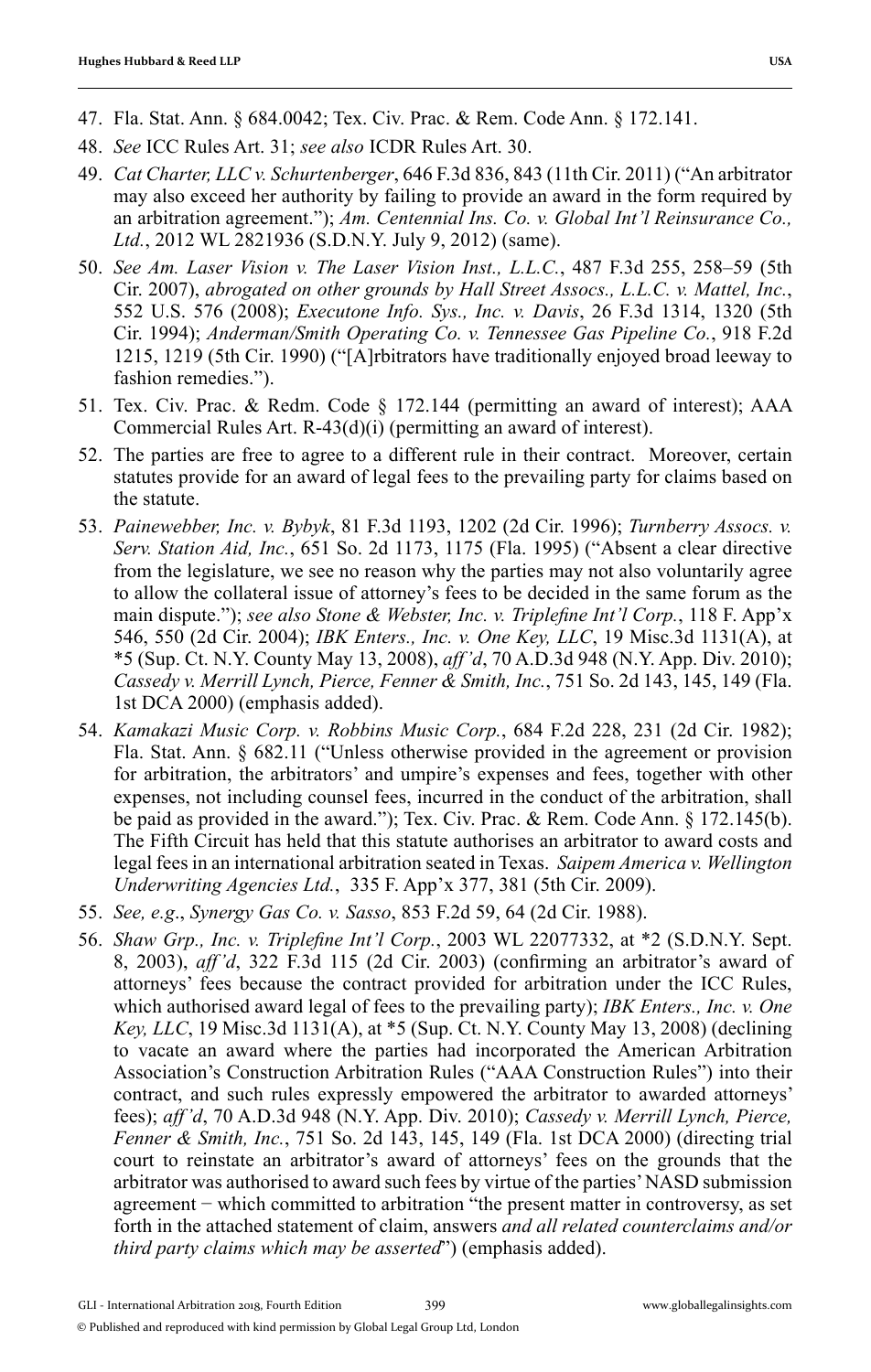- 57. *Hall Street Assocs., L.L.C. v. Mattel, Inc.*, 552 U.S. 576, 578 (2008); *Scandinavian Reinsurance Co. Ltd. v. Saint Paul Fire & Marine Ins. Co*., 668 F.3d 60, 71 (2d Cir. 2012).
- 58. FAA § 13.
- 59. The moving party cannot predicate jurisdiction on its own presence in the state.
- 60. *See Ins. Corp. of Ireland, Ltd. v. Compagnie des Bauxites de Guinee*, 456 U.S. 694, 704 (1982) (noting that "lower federal courts have found such consent [to personal jurisdiction] implicit in agreements to arbitrate"); *Reed & Martin, Inc. v. Westinghouse Electric Corp.*, 439 F.2d 1268, 1276-77 (2d Cir.1971); *Harch Hyperbarics, Inc. v. Martinucci*, 2010 WL 3398884, at \*5 (E.D. La. Aug. 20, 2010).
- 61. *See generally* Charles A. Wright & Arthur R. Miller, *Federal Practice and Procedure: Civil* § 1069 (3d ed. 2010).
- 62. *Int'l Ship. Co., S.A. v. Hydra Offshore, Inc.*, 875 F.2d 388, 391 n.5 (2d Cir. 1989) (affirming the district court's holding that a motion to vacate a Convention award did not have subject matter jurisdiction); *Yusuf Ahmed Alghanim & Sons, W.L.L. v. Toys "R" Us, Inc*., 126 F.3d 15, 23 (2d Cir. 1997); *Banco De Santander Central Hispano, S.A. v. Consalvi Int'l Inc.*, 425 F. Supp. 2d 421, 425 n.2 (S.D.N.Y. 2006) (collecting cases showing that district courts do not have original jurisdiction over motions to vacate arbitral awards under the New York Convention); *see also Baltin v. Alaron Trading Corp*., 128 F.3d 1466, 1469 (11th Cir. 1997) ("FAA sections 10 and 11, which allow courts to vacate, modify, or correct arbitration awards, do not confer federal subject matter jurisdiction."); *Smith v. Rush Retail Ctrs., Inc.*, 360 F.3d 504, 506 (5th Cir. 2004) (FAA section 10 does not confer federal subject matter jurisdiction); *see, e.g.*, *Ingaseosas Int'l Co. v. Aconcagua Investing Ltd.*, 2011 WL 500042, at \*3-4 (S.D. Fla. Feb. 10, 2011) (dismissing motion to vacate arbitration award after finding court had not been granted subject matter jurisdiction under the New York Convention), *aff'd*, 479 F. App'x 955 (11th Cir. 2012).
- 63. 28 U.S.C. § 1331; 28 U.S.C. § 1332. The Supreme Court's decision in *Vaden v. Discover Bank* enables parties seeking to compel arbitration under section 4 of the FAA to "look through" the petition and establish subject matter jurisdiction if the underlying dispute implicates federal law. 556 U.S. 49 (2009). However, a circuit split has emerged as to the permissibility of a "look through" under FAA sections 9 and 10 in confirmation and vacatur proceedings. *Compare Doscher v. Sea Port Group Securities, LLC*, 832 F.3d 372, 388 (2d Cir. 2016) (applying *Vaden* to permit court to "look through" to the underlying subject matter of the dispute to establish federal question jurisdiction on a petition to vacate under section 10) *with Goldman v. Citigroup Glob. Mkts. Inc.*, 834 F.3d 242, 255 (3d Cir. 2016) (rejecting "look through" for Section 10 motions to vacate); *see also Ortiz-Espinosa v. BBVA Securities of Puerto Rico, Inc.*, 852 F.3d 36, 45 (1st Cir. 2017) (discussing circuit split and siding with Second Circuit to apply "look through" approach to Sections 9 and 10).
- 64. *Reid v. Doe Run Resources Corp.*, 701 F.3d 840, 843-44 (8th Cir. 2012); *Infuturia Global Ltd. v. Sequus Pharmaceuticals, Inc.*, 631 F.3d 1133, 1138 (9th Cir. 2011); *Besier v. Weyler*, 284 F.3d 665, 669 (5th Cir. 2002). *But see Albaniabeg Ambient Sh.p.k. v. Enel S.p.A.*, 169 F. Supp. 3d 523, 528 (S.D.N.Y. 2016).
- 65. *Hall St. Assocs., L.L.C. v. Mattel, Inc*., 552 U.S. 576, 578 (2008).
- 66. FAA  $\S$  10(a)(1)-(4).
- 67. *Houston Gen. Ins. Co. v. Certain Underwriters at Lloyd's London*, 2003 WL 22480058, at \*1 (S.D.N.Y. Oct. 31, 2003) (citation omitted).
- 68. *Bauer v. Carty & Co., Inc.*, 246 F. App'x 375, 378 (6th Cir. 2007); *Natl. Cas. Co. v. First State Ins. Grp.*, 430 F.3d 492, 499 (1st Cir. 2005); *PaineWebber Group,*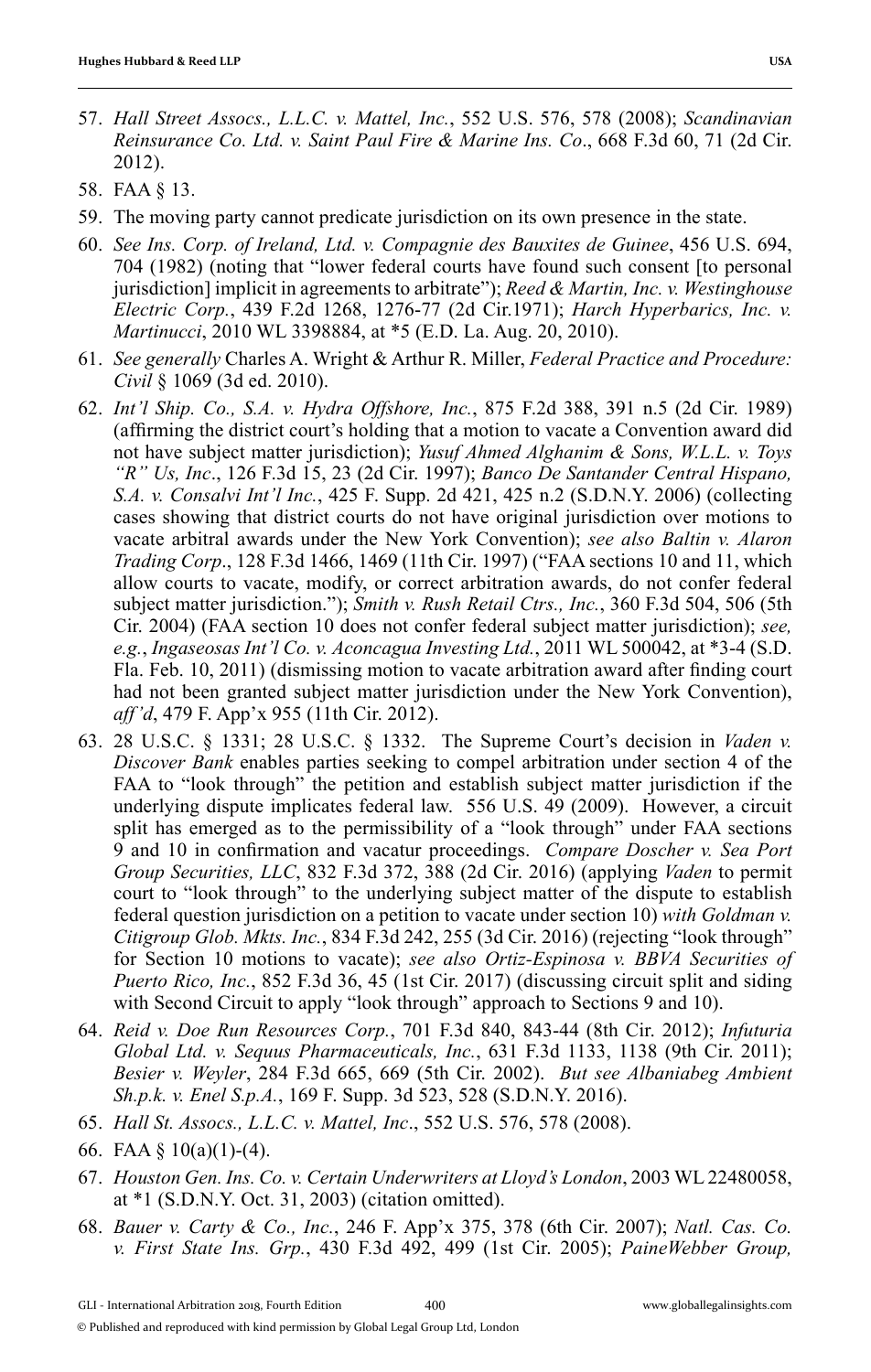*Inc. v. Zinsmeter Trusts P'ship*, 187 F.3d 988, 991 (8th Cir. 1999) ("[O]ther circuits have uniformly construed the term undue means as requiring proof of intentional misconduct.").

- 69. *Morelite Const. Corp. v. New York City Dist. Council Carpenters Ben. Funds*, 748 F.2d 79, 84 (2d Cir. 1984).
- 70. *Scandinavian Reinsurance Co. Ltd. v. Saint Paul Fire & Marine Ins. Co*., 668 F.3d 60, 72 (2d Cir. 2012).
- 71. *Id*. *See also Peoples Security Life Ins. Co. v. Monumental Life Ins. Co.*, 991 F.2d 141, 146 (4th Cir. 1993); *Health Services Management Corp. v. Hughes*, 975 F.2d 1253, 1264 (7th Cir. 1992).
- 72. *Tempo Shain Corp. v. Bertek, Inc.*, 120 F.3d 16, 20 (2d Cir. 1997); *Hoteles Condado Beach v. Union De Tronquistas Local 901*, 763 F.2d 34, 39 (1st Cir. 1985) (an arbitrator "must give each of the parties to the dispute an adequate opportunity to present its evidence and argument").
- 73. FAA § 10(a)(3); *Fairchild v. Alcoa, Inc.*, 510 F. Supp. 2d 280, 287 (S.D.N.Y. 2007) ("That provision applies to cases where an arbitrator, to the prejudice of one of the parties, rejects consideration of relevant evidence essential to the adjudication of a fundamental issue in dispute, and the party would otherwise be deprived of sufficient opportunity to present proof of a claim or defense.").
- 74. *Tube & Steel Corp. of Am. v. Chicago Carbon Steel Prods.*, 319 F. Supp. 1302, 1304 (S.D.N.Y. 1970).
- 75. *Tempo Shain Corp. v. Bertek, Inc.*, 120 F.3d 16, 20 (2d Cir. 1997).
- 76. *Rai v. Barclays Capital, Inc.*, 739 F. Supp. 2d 364, 372 (S.D.N.Y. 2010), *aff'd*, 456 F. App'x 8 (2d Cir. 2011).
- 77. FAA § 10(a)(4).
- 78. *Westerbeke Corp. v. Daihatsu Motor Co., Ltd.*, 304 F.3d 200, 220 (2d Cir. 2002) (citation omitted).
- 79. *Stolt–Nielsen S.A. v. AnimalFeeds Int'l Corp*., 559 U.S. 662, 671 (2010).
- 80. *Westerbeke Corp. v. Daihatsu Motor Co., Ltd.*, 304 F.3d 200, 220 (2d Cir.2002) (citation omitted).
- 81. *Hall St. Assocs., L.L.C. v. Mattel, Inc.*, 552 U.S. 576, 578 (2008).
- 82. *Sotheby's Int'l Realty Inc. v. Relocation Grp. LLC*, 588 Fed. Appx. 64, 65 (2d Cir. 2015) (internal citation omitted).
- 83. *Id.* at 65-66.
- 84. *Daesang Corp. v. Nutrasweet Co.*, 55 Misc.3d 1218(A), \*5 (N.Y. Sup. Ct. 2017) (ordering partial vacatur on basis of manifest disregard and remanding back to Tribunal for redetermination) (appeal pending); *See also The "Manifest Disregard of*  Law" Doctrine and International Arbitration in New York, Report by the Committee on International Commercial Disputes of the New York City Bar Association (August 2012) at 6.
- 85. *DigiTelCom, Ltd. v. Tele2 Sverige AB*, 2012 WL 3065345, at \*7-8 (S.D.N.Y. July 25, 2012) (issuing sanctions against law firm and requiring reimbursement of attorneys' fees for frivolous motion to vacate arbitral award); *Ingram v. Glast, Phillips & Murray*, 196 F. App'x 232, 233 (5th Cir. 2006) (upholding sanctions of attorneys' fees, costs, and expenses against attorneys for their bad-faith conduct, which included the pursuit of post-arbitration litigation "knowing that it was a 'complete sham'"); *B.L. Harbert Int'l, LLC v. Hercules Steel Co.*, 441 F.3d 905, 914 (11th Cir. 2006), *abrogated on other grounds by Frazier v. Citifinancial Corp., LLC*, 604 F.3d 1313 (11th Cir. 2010)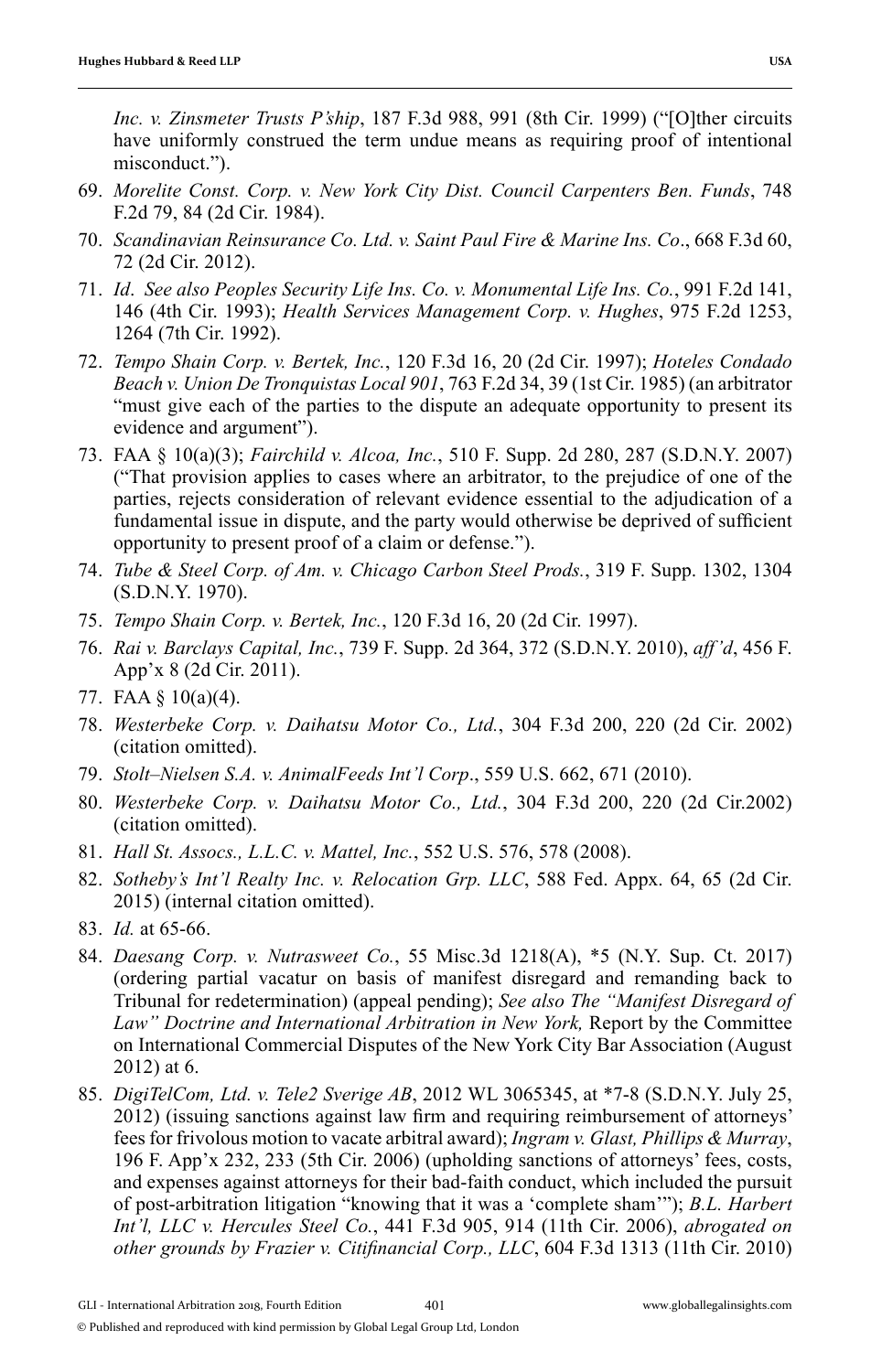(expressing future intention to issue sanctions for frivolous petitions to vacate arbitral award).

- 86. FAA § 6.
- 87. NY CPLR § 7510.
- 88. FAA § 207.
- 89. *See Sonera Holding B.V. v. Çukurova Holdings A.Ş.*, 750 F.3d 221, 223 (2d Cir. 2014); *First Inv. Corp. of Marshall Islands v. Fujian Mawei Shipbuilding, Ltd*., 703 F.3d 742, 750-51 (5th Cir. 2012); *Frontera Resources Azerbaijan Corp. v. State Oil Company of the Azerbaijan Republic,* 582 F.3d 393, 397 (2d Cir. 2009); *S & Davis Int'l, Inc. v. Republic of Yemen*, 218 F.3d 1292, 1303–05 (11th Cir. 2000).
- 90. FAA § 207 (incorporated by FAA § 302 so as to apply to Panama Convention awards).
- 91. *Encyclopaedia Universalis S.A. v. Encyclopaedia Britannica, Inc*., 403 F.3d 85, 90 (2d Cir. 2005).
- 92. New York Convention Art. V; *Yusuf Ahmed Alghanim & Sons v. Toys "R" Us, Inc.*, 126 F.3d 15, 19 (2d Cir. 1997).
- 93. *Gulf Petro Trading Co., Inc. v. Nigerian Nat. Petroleum Corp*., 512 F.3d 742, 747 (5th Cir. 2008).
- 94. *Commercial Risk Reinsurance Co. Ltd. v. Security Ins. Co. of Hartford*, 526 F. Supp. 2d 424, 427 (S.D.N.Y. 2007) ("However, because the arbitration occurred in the United States, the Award as to the Commercial Risk Bermuda company is also governed by the FAA provisions applicable to domestic arbitration awards.") (citing *Zeiler v. Deitsc*, 500 F.3d 157, 164 (2d Cir. 2007)).
- 95. *Corporación Mexicana De Mantenimiento Integral v. Pemex-Exploración Y Producción*, 832 F.3d 92 (2d Cir. 2016).
- 96. *Deloitte Noraudit A/S v. Deloitte Haskins & Sells*, U.S., 9 F.3d 1060, 1063 (2d Cir. 1993) (citing *Mitsubishi Motors Corp. v. Soler Chrysler-Plymouth, Inc*., 473 U.S. 614, 629-631 (1985)); *see, e.g.*, *Crescendo Maritime Co. v. Bank of Commc'ns Co.*, 2016 WL 750351, at \*10 (S.D.N.Y. Feb. 22, 2016) (confirming foreign arbitral award).
- 97. *Hall Street Assocs., L.L.C. v. Mattel, Inc*., 552 U.S. 576, 577 (2008) (internal citations and quotations omitted).
- *9*8. See ICSID, Database of ICSID Member States, available at: https://icsid.worldbank. org/apps/ICSIDWEB/about/Pages/Database-of-Member-States.aspx?tab=UtoZ &rdo=BOTH.
- 99. See U.S. Department of State, NAFTA Investor-State Arbitrations, available at: http:// www.state.gov/s/l/c3439.htm.
- 100. See Energy Charter Conference, Members and Observers, available at: http://www. energycharter.org/who-we-are/members-observers/.
- 101. Available at: http://www.state.gov/e/eb/ifd/bit/index.htm.
- 102. Available at: http://www.state.gov/e/eb/ifd/bit/117402.htm.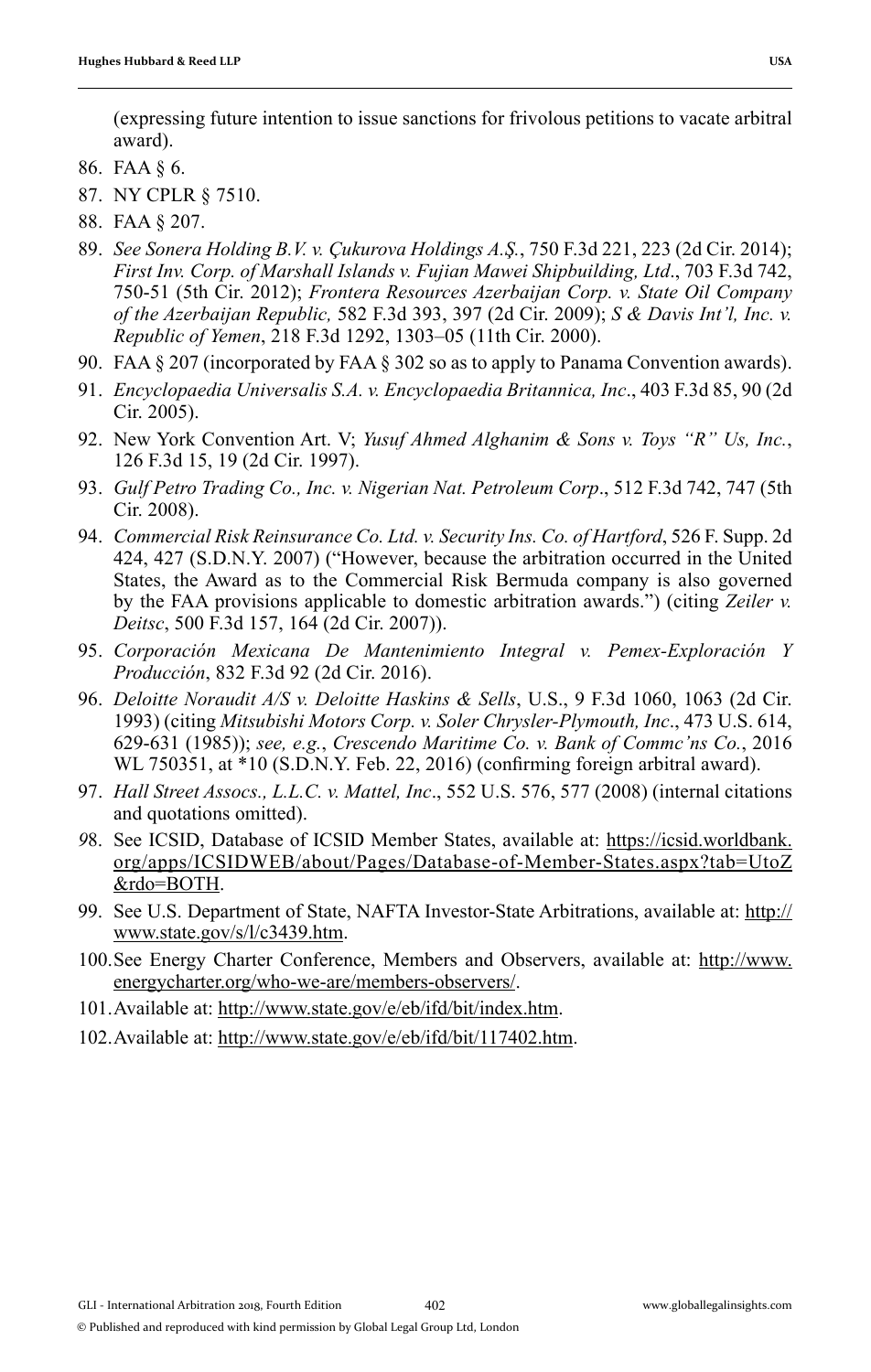

#### **Chris Paparella**

#### **Tel: +1 212 837 6000 / Email: chris.paparella@hugheshubbard.com**

Christopher Paparella is a partner at Hughes Hubbard & Reed in New York. He concentrates on international arbitration and financial services litigation. He has represented clients in international and domestic arbitrations in New York, London, Mexico City, Paris, Amsterdam and elsewhere. Mr. Paparella has developed particular familiarity and skill in the energy and process industries, and has represented participants in offshore and onshore oil and gas production facilities, as well as a variety of downstream process plants and other facilities. He has also represented financial institution clients in federal and state court litigation and arbitration involving mortgagebacked securities, securities fraud, lender liability and foreign exchange transactions. Mr. Paparella has been ranked by *Chambers USA, Chambers Global* and *The Legal 500* as one of the leading international arbitration lawyers in the United States.



#### **Malik Havalic**

#### **Tel: +1 212 837 6000 / Email: malik.havalic@hugheshubbard.com**

Malik Havalic is a senior associate in Hughes Hubbard's New York office. He has worked on complex commercial and investor-state disputes. He has been engaged in AAA/ICDR, ICSID, ICC, PCJ, JAMS, and *ad hoc* arbitrations. Mr. Havalic has experience with the oil and gas, aerospace and defense, life science, pharmaceuticals, financial services, and news media industries, among others.



#### **Elizabeth Zhou**

**Tel: +1 212 837 6000 / Email: elizabeth.zhou@hugheshubbard.com** Elizabeth Zhou is an associate in Hughes Hubbard's New York office and has worked on arbitration matters under the ICSID and UNCITRAL rules.

## Hughes Hubbard & Reed LLP

One Battery Park Plaza; New York, New York 10004, USA Tel: +1 212 837 6000 / Fax: +1 212 422 4726 / URL: www.hugheshubbard.com

<sup>©</sup> Published and reproduced with kind permission by Global Legal Group Ltd, London